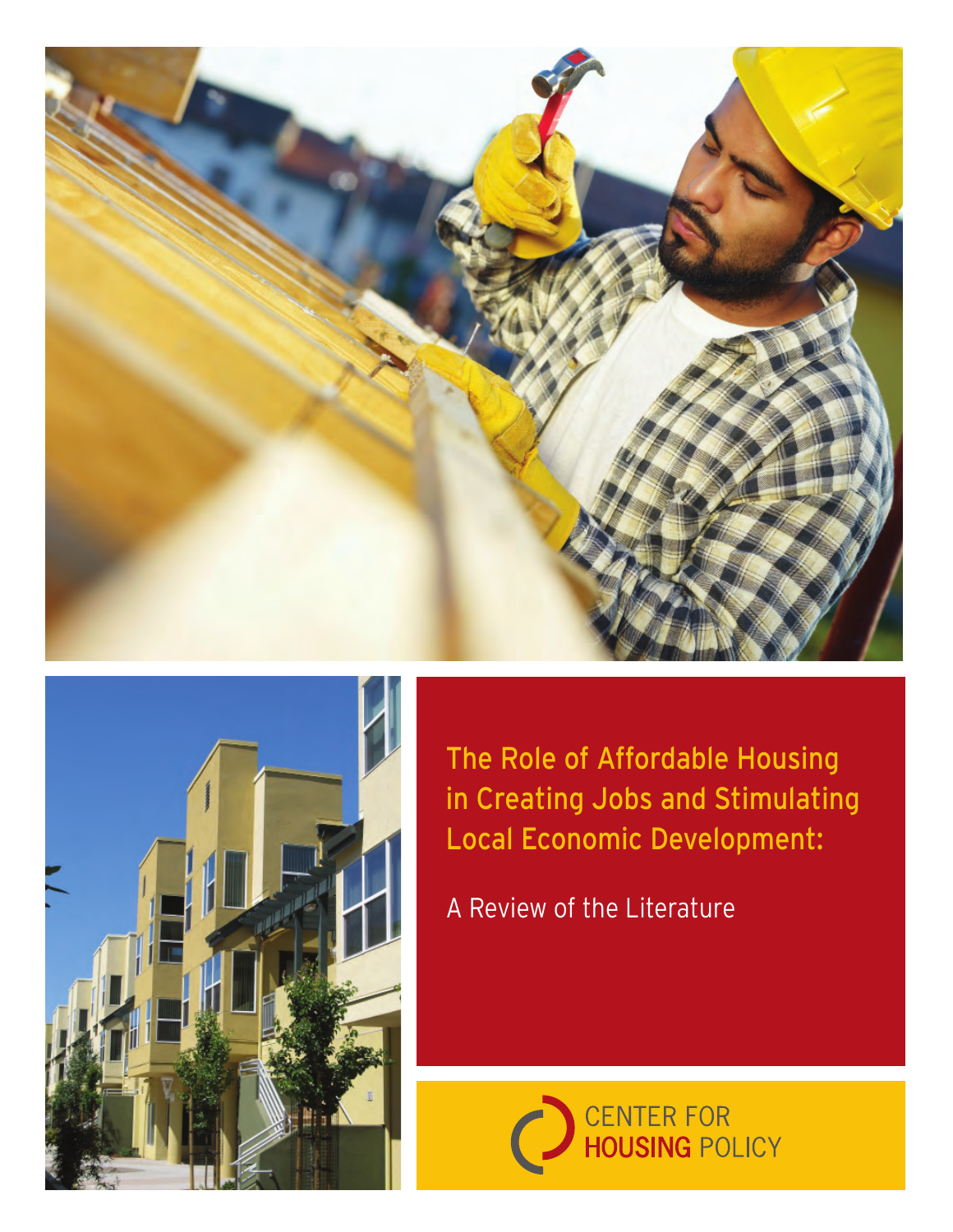The Role of Affordable Housing in Creating Jobs and Stimulating Local Economic Development:

A Review of the Literature

by Keith Wardrip, Laura Williams, and Suzanne Hague

January 2011



# MacArthur Foundation

The Center for Housing Policy gratefully acknowledges the financial support of the John D. and Catherine T. MacArthur Foundation for this brief. Any opinions or conclusions expressed, however, are those of the authors alone. All authors are employed by the Center for Housing Policy: Keith Wardrip as a senior research associate; Laura Williams as a research associate; and Suzanne Hague as an intern. The authors gratefully acknowledge the invaluable contributions of Emily Salomon and Barbara Lipman, whose earlier research and analysis on this topic provided an important foundation for this review.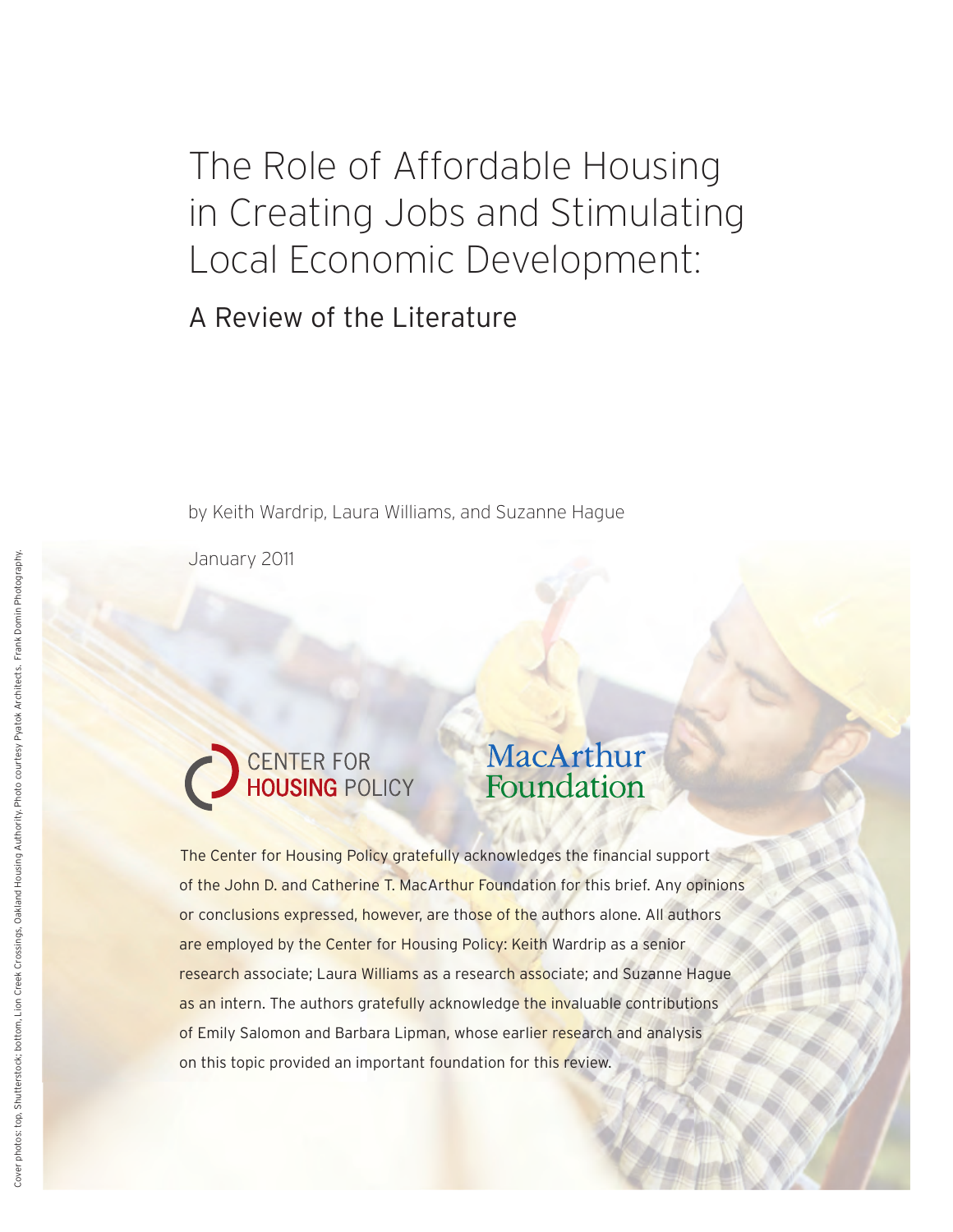## Exploring the Intersection of Affordable Housing and Local Economic Development

Households with modest means need safe, suitable housing that they can afford. When housing is affordable, low- and moderateincome families are able to put nutritious food on the table, receive necessary medical care, and provide reliable daycare for their children. Research has shown that the stability of an affordable mortgage or rent can have profound effects on childhood



development and school performance (Lubell and Brennan 2007) and can improve health outcomes for families and individuals (Lubell, Crain, and Cohen 2007).

But the benefits of affordable housing extend beyond its occupants to the community at large. The research reviewed in this brief demonstrates that the development of affordable housing increases spending and employment in the surrounding economy, acts as an important source of revenue for local governments, and reduces the likelihood of foreclosure and its associated costs. Without a sufficient supply of affordable housing, employers  $-$  and entire regional economies — can be at a competitive disadvantage because of their subsequent difficulty attracting and retaining workers. In addition to these proven linkages between affordable housing and economic development, this review also discusses several promising hypotheses that have not yet been as well researched but that nonetheless suggest ways in which affordable housing can foster local economic growth.<sup>1</sup>

**AFFORDABLE HOUSING** takes many different forms, and this review uses the term broadly to encompass all housing developed at levels affordable to low- and moderate-income households. Most of the programs (e.g., the Low-Income Housing Tax Credit Program, down payment assistance programs, community land trusts, public housing, etc.) use a subsidy to bring housing costs down to below market rates and in-line with what low- and moderate-income households can afford. However, this review also considers the impacts of programs and policies that reduce housing-related expenses (such as energy and transportation costs) or that provide sound, unsubsidized mortgage products to low- and moderate-income households.

<sup>&</sup>lt;sup>1</sup> This brief defines "local economic development" as growth in local consumer activity, employment opportunities, and private-market investment. Also included in this brief are affordable housing's fiscal effects (i.e., the impacts on a municipality's tax base) that can be directly linked to the development or long-term presence of affordable housing. Although significant, this brief does not investigate benefits to those living in the affordable housing itself, even those that are economic in nature, because the focus of this paper is on demonstrating the communitywide impacts of this important asset.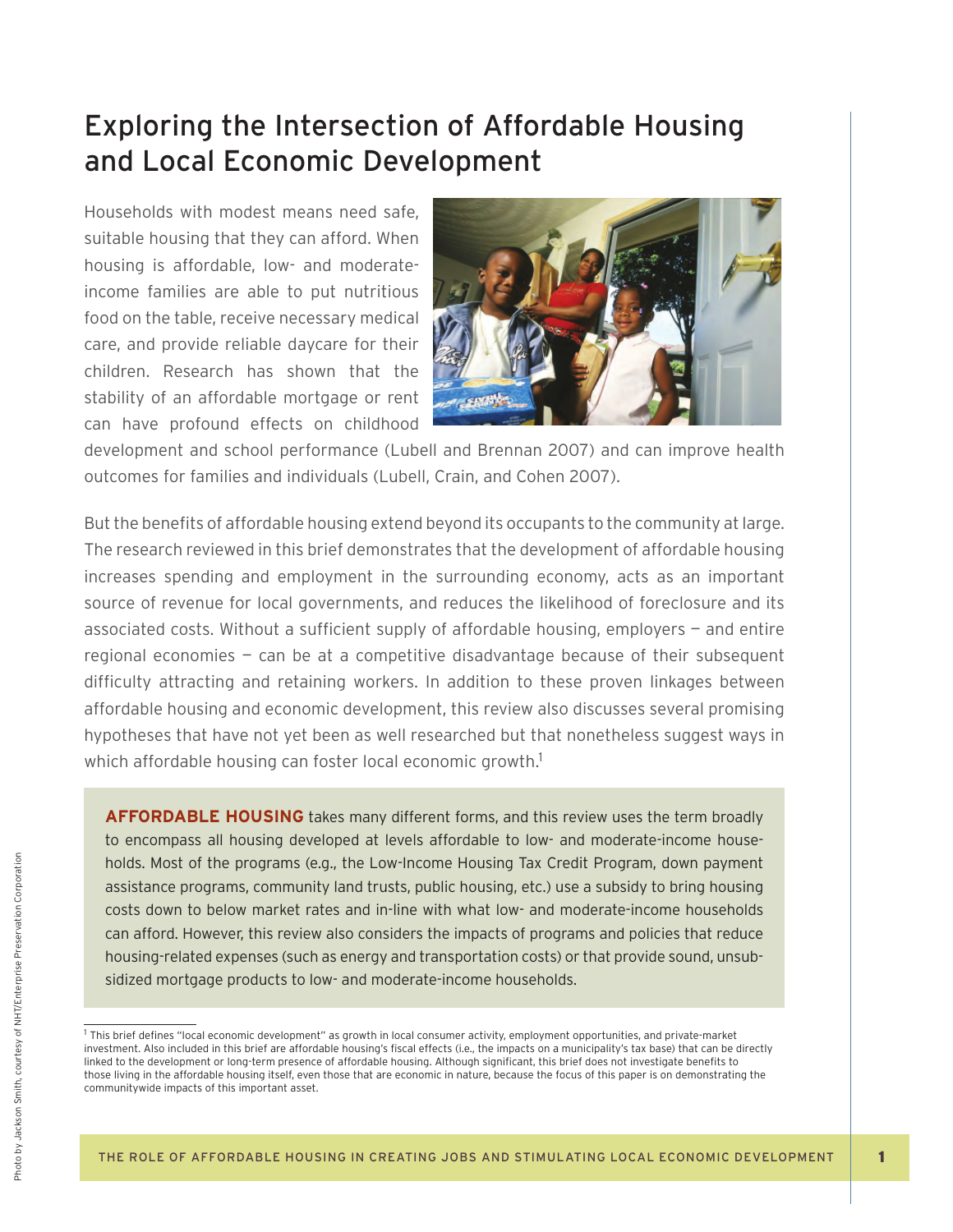## **1. The Initial Development of Affordable Housing Creates Both Immediate and Long-Term Employment Opportunities and Spending in the Local Economy**

**SUMMARY:** *As with market-rate housing, research consistently shows that developing affordable housing creates jobs — both during construction and through new consumer spending after the homes have been occupied. The impacts of building certain kinds of affordable rental housing are on par with the impacts of comparable market-rate units.* 

#### **Modeling economic activity and employment:**

Researchers, practitioners, and housing advocates have a variety of widely used "input/output" models with which to estimate the employment effects of building affordable housing.2 Using "inputs" such as information on the purchase and production of goods and services for hundreds of U.S. industry sectors, the type and number of business establishments in a local economy, and a measure of direct spending for a given program, the models "output" the level of economic activity expected to result from the investment. In measuring economic activity, these models include not only the direct spending associated with the housing construction or rehabilitation itself, but also spending by suppliers (indirect effects) and the spending of wages in the local economy by those employed directly and indirectly (induced effects).<sup>3</sup> In addition to the total economic activity, the models also estimate the number of new local jobs supported by the activity, the wages paid by the new jobs, and the taxes that can be expected to flow to various levels of government.

**Research based on these economic and employment models:** Using the same model that

#### DIRECT, INDIRECT, AND INDUCED EFFECTS OF HOUSING CONSTRUCTION

During the construction of affordable housing  $-$  or any kind of housing, for that  $matter - the local economy benefits directly$ from the funds spent on materials, labor, and the like. If the builder is purchasing windows and doors from a local supplier, the supplier may have to spend money on materials and hire additional help to complete the order – examples of indirect effects. Finally, the construction workers, glass cutters, and landscapers are likely to spend a portion of their wages at the local grocery store or shopping mall, which illustrates induced effects. Taken together, the indirect and induced impacts of housing construction on the local economy are often called "ripple" or "multiplier" effects. These effects are maximized in localities where constructionrelated suppliers and other business establishments are prevalent. In localities with little industry, retail, or services, job creation still occurs but it is more dispersed because the indirect and induced spending "leaks" to other jurisdictions.

hundreds of local jurisdictions have used to quantify housing construction impacts within their borders, a report published by the National Association of Home Builders (2010) demonstrates the impact of building 100-unit Low-Income Housing Tax Credit (LIHTC) developments for families and seniors in a typical metropolitan area using national averages as model inputs (e.g., market values, land costs, taxes, fees). The National Association of Home Builders estimates that building 100 new LIHTC units for families leads to the creation of 80 jobs from the direct and indirect effects of construction and 42 jobs supported by the induced effects of the spending. For the senior development, where units are typically smaller, slightly fewer jobs are created (see Table 1).

<sup>2</sup> The most common are the Impact Analysis for Planning (IMPLAN) model, the Regional Input-Output Modeling System (RIMS II), and the proprietary model developed by the National Association of Home Builders.

<sup>3</sup> Total economic output captures direct, indirect, and induced activity and is measured as the cost of materials and the value added to those materials (i.e., wages paid to laborers, profits, interest, and indirect business taxes). For a detailed discussion of outputs specific to the IMPLAN model, see Hangen and Northrup (2010). Total economic output can also be thought of as the gross sales resulting from the initial capital outlay, including the outlay itself (Minnesota Housing Finance Agency 2009).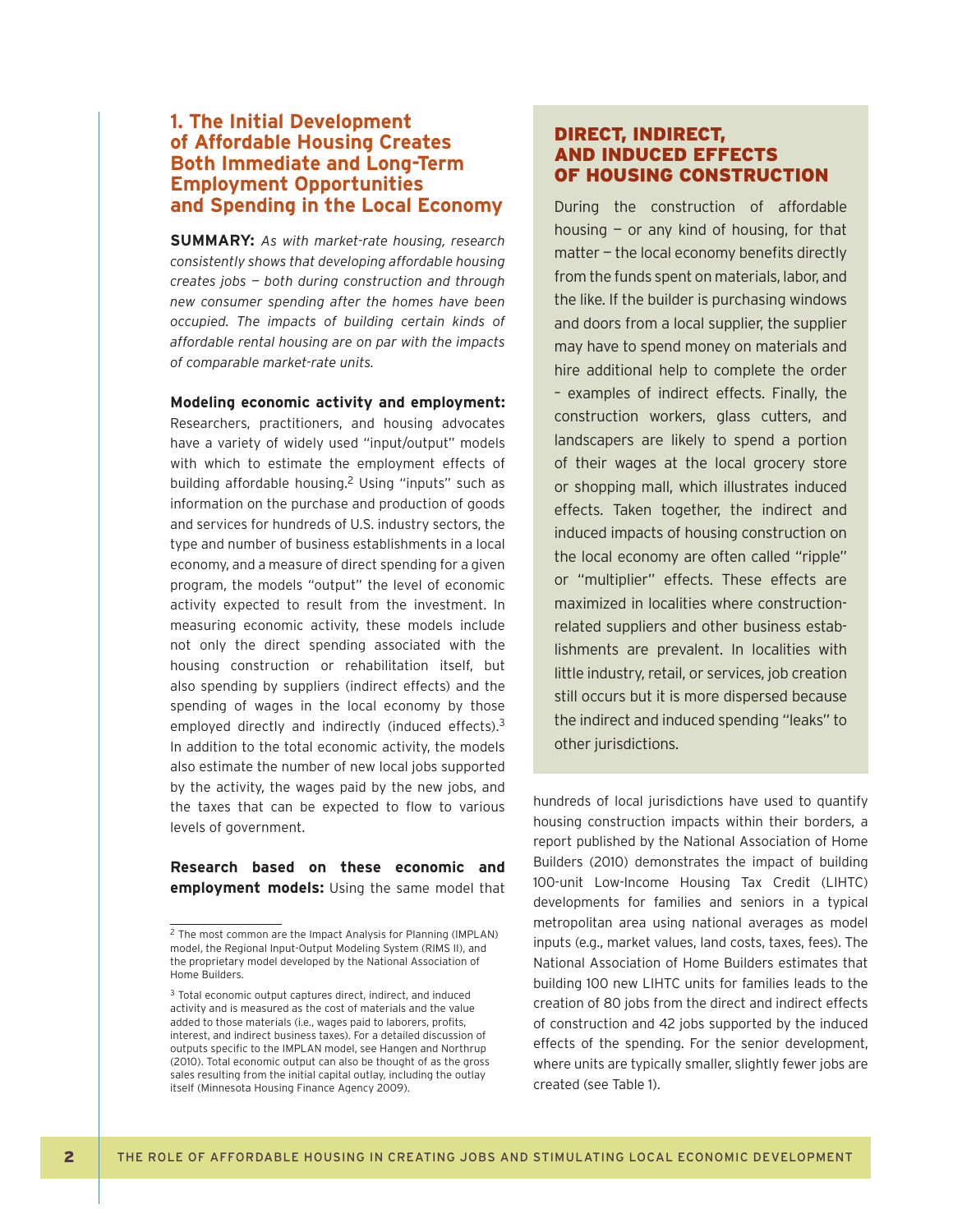In addition to these "real-time" jobs and economic activity, building 100 LIHTC family units also leads to the long-term creation of 30 new jobs that support the ongoing consumer activity of these homes' new residents. For 100 senior units, an estimated 32 jobs are created in response to new consumer demand.4 For both developments, the National Association of Home Builders estimates that new residents would generate earnings for local business owners and employees in excess of \$2 million annually. Table 1 summarizes the job creation potential of these LIHTC projects and shows that their effect on the labor force is comparable to that of a similarly sized market-rate property.

#### TABLE 1. Number of Jobs Created During and After the Construction of a 100-Unit Multifamily Property

|                                                                  | <b>Family</b><br><b>LIHTC</b> | <b>Senior</b><br><b>LIHTC</b> | <b>Market-Rate</b><br><b>Apartments</b> |
|------------------------------------------------------------------|-------------------------------|-------------------------------|-----------------------------------------|
| Jobs Created Directly<br>and Indirectly by New<br>Construction   | 80                            | 75                            | 80                                      |
| Jobs Supported by<br>Spending Locally Earned<br>Wages (Induced)  | 42                            | 39                            | 42                                      |
| Jobs Supported by<br>Households Occupying<br>New Homes (Ongoing) | 30                            | 32                            | 32                                      |

*Source: National Association of Home Builders, 2010 and 2009a*

As Figure 1 illustrates, the types of jobs created directly and indirectly from the construction of a LIHTC property vary considerably from those supported by the increased buying power of those involved in the construction (induced effects) and the demand for goods and services of the households that occupy the new homes (ongoing effects). Not surprisingly, jobs resulting from the direct and indirect effects are predominantly in construction, whereas induced and ongoing economic activities increase employment in wholesale/retail trade, health and education, and eating and drinking establishments.

#### FIGURE 1. Types of Jobs Created During and After the Construction of a 100-Unit Family LIHTC Property



*Source: National Association of Home Builders, 2010*

The National Association of Home Builders studies presented thus far effectively illustrate how the development of affordable housing can affect a local economy, but because they are national in scope, they do not apply to any particular region. Following are examples of the different ways in which researchers have used similar economic models to demonstrate the benefits of affordable housing construction to specific localities:

- $\blacktriangleright$  Using a model to evaluate housing bond expenditures in Rhode Island, Hangen and Northrup (2010) estimate that \$25 million in bonds catalyzed more than \$200 million in construction related-expenditures and led to the development of 582 affordable rental and owner-occupied homes in fiscal years 2007 and 2008. Including indirect and induced effects, these housing bonds helped generate almost \$400 million in economic activity in the state. This economic activity included \$149 million of wages paid to the employees filling the 3,060 jobs created or sustained by this investment in affordable housing.
- $\triangleright$  A study conducted by the Minnesota Housing Finance Agency (2009) shows that the \$260.6 million invested in affordable housing construction, rehabilitation, and rental assistance

<sup>4</sup> Despite the lower incomes of the older residents, the ongoing employment impacts for the senior LIHTC building exceed those for a family LIHTC property, and are identical to estimates developed for a market-rate multifamily property, because older adults are more likely to spend their income locally, particularly when Medicare payments for health services are taken into account (National Association of Home Builders 2010, 2009a).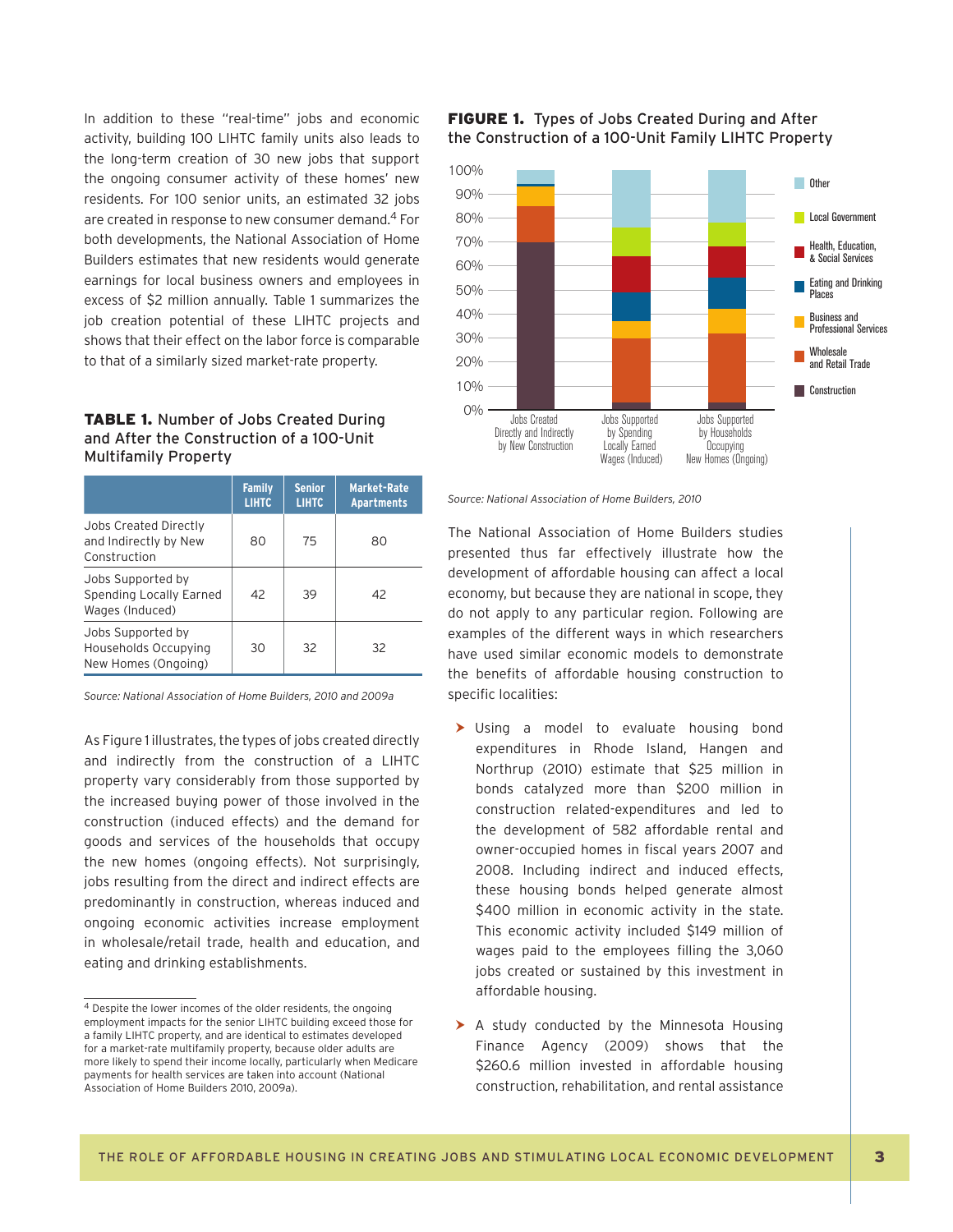

**Econsult (2009) estimates that for every dollar spent by a proposed Pennsylvania state housing trust fund on remodeling or rehabilitating an existing home, an additional \$1.28 of indirect and induced spending would occur.** 

over a two-year period (May 2006-May 2008) leveraged an additional \$471.1 million in public and private funds for this same activity. In total, the \$731.7 million in direct spending generated an additional \$0.91 on the dollar in indirect and induced spending, for a total of nearly \$1.4 billion in total economic activity. This level of economic activity supported nearly 10,700 jobs in Minnesota over the two-year period.

- $\blacktriangleright$  Econsult (2009) estimates that for every dollar spent by a proposed Pennsylvania state housing trust fund on remodeling or rehabilitating an existing home, an additional \$1.28 of indirect and induced spending would occur. The multiplier effects for multifamily (\$0.69) and single-family (\$0.62) construction are lower but still substantial.<sup>5</sup> In terms of its impact on employment, anywhere from 14 to 20 jobs would be created for every \$1 million in housing trust fund dollars spent in the state.
- $\triangleright$  Zielenbach, Voith, and Mariano (2010) analyze the one-time economic impact of nine HOPE VI<sup>6</sup> sites across the country. In total, the direct,

indirect, and induced economic activity at the nine sites ranged from \$29.9 million in Kansas City to \$246.6 million in Seattle. A share of this economic activity takes the form of wages for local workers, and the authors estimate that the number of new jobs supported during redevelopment ranged from 76 (Kansas City) to 786 (Seattle) for the nine projects.7

 $\blacktriangleright$  Research into the economic benefits of public housing in 10 large metropolitan areas finds that for every dollar of direct federal spending on capital and maintenance, an additional \$1.12 in indirect and induced expenditures is generated by suppliers, vendors, and wage-earners. On average, these expenditures support 244 jobs in each metro area (Econsult 2007).

A number of studies have also examined the economic impacts of the expenditures dedicated to operating as opposed to building and maintaining  $-$  subsidized housing developments once they are constructed. For example, in addition to its findings related to capital expenditures, Econsult (2007) estimates that every dollar of public housing operating expenditures generates an additional \$0.93 of economic activity in the local market, and ongoing public housing operations support an average of 1,187 jobs in each metro studied. Wood (2004) investigates the economic and employment effects of non-construction federal and state housing subsidies in Utah by classifying as income the \$61.4 million paid by the United States Department of Housing and Urban Development (HUD) (in the form of voucher assistance and operating and capital funds) to landlords and other housing providers in 2003. Wood estimates that this spending translates into \$17.2 million in direct, indirect, and induced wages in the Utah economy and supports 1,100 jobs. Similarly, the author counts the state's \$6.2 million in down payment assistance as income to recipient households, which, when spent in Utah, translates into roughly \$2.4 million in earnings and 95 jobs in the state's economy.

 $5$  The multiplier for remodeling/rehabilitation is higher than for new construction activities because in the former, a greater share of total funds is spent on local labor, whereas in the latter, more funds are spent on materials often produced outside of the jurisdiction. In other words, funds are more likely to "leak" to other communities when they are spent on new construction than when they are spent on rehabilitation.

<sup>6</sup> HOPE VI is a federal program that funds the revitalization of distressed public housing.

<sup>7</sup> Zielenbach, Voith, and Mariano (2010) also compare the ongoing economic impact of operating the redeveloped subsidized units with the estimated impact of operating the public housing before the HOPE VI redevelopment. In cases where ongoing federal costs to operate the HOPE VI project were lower than before the redevelopment, the ongoing economic impact of the redevelopment process is slightly negative.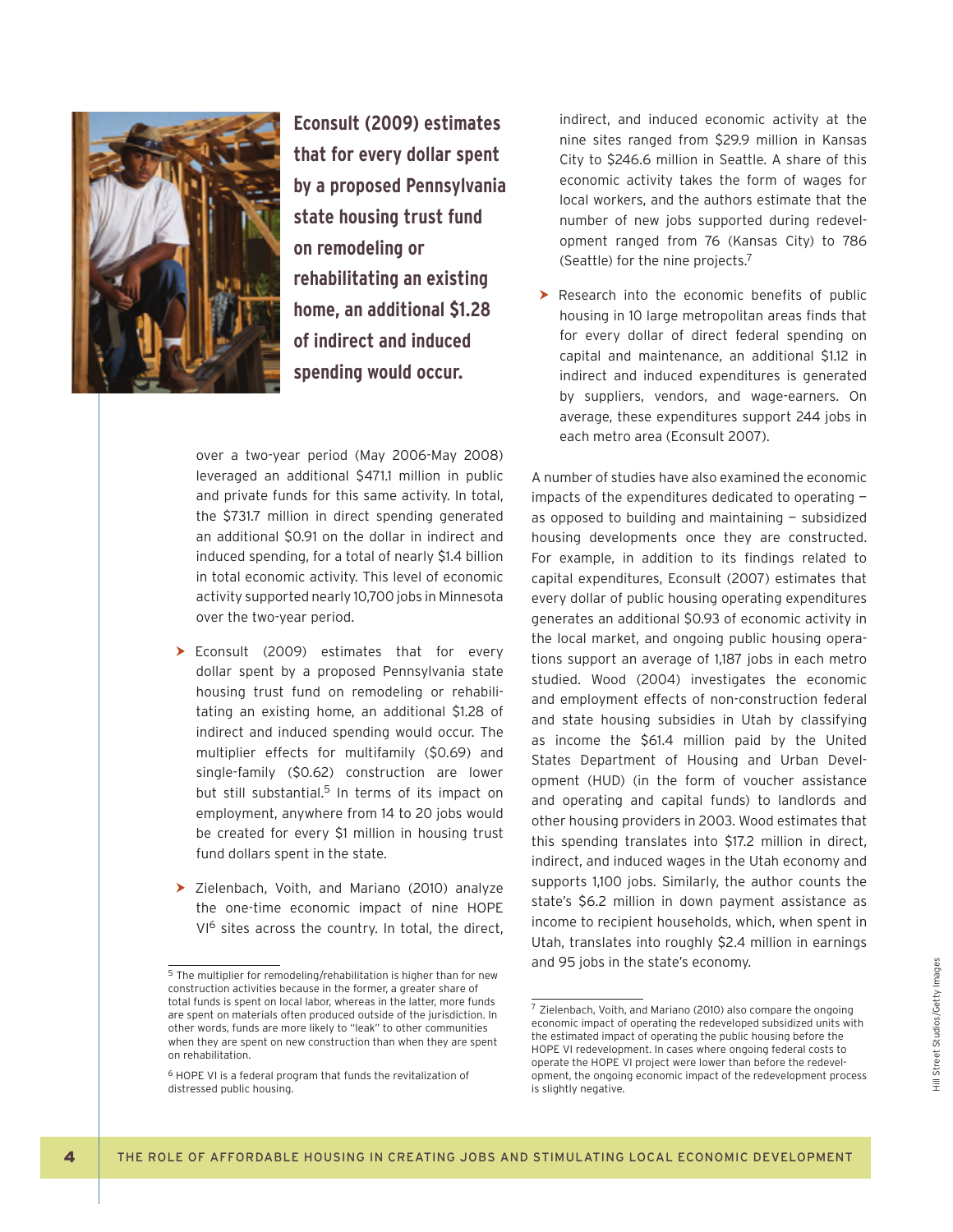Another study takes a different approach altogether. Rather than focusing on the impact of capital or operating expenditures on a local economy, a study of workforce housing demand in Minneapolis and St. Paul focuses on the economic impact that working families could have on the region if affordable housing were available for them to buy or rent (Maxfield Research Inc. and GVA Marquette Advisors 2001). The authors begin by estimating that the region needs to add 5,000 units to meet its pent-up demand for workforce housing, and that if it built these units, it would create residential opportunities for working households who cannot currently afford to move to the region. By making some very basic assumptions about the number of workers in each household, the income that each worker would earn for local employers, and how much each would spend in the local economy, the authors estimate that by not providing affordable housing for these potential households, the region misses out on \$128 million in consumer spending, and local businesses forego \$137 million in income annually because positions go unfilled.

#### **2. The Development and Rehabilitation of Affordable Housing Provides Immediate Fiscal Benefits for States and Localities**

**SUMMARY:** Cities and states benefit financially *from the development or substantial rehabilitation*  of affordable housing. Some of the most significant *sources of revenue during the construction or rehabilitation phase are sales taxes on building materials, corporate taxes on builders' profits, income taxes on construction workers, and fees for zoning, inspections, and the like.* 

**Modeling one-time fiscal benefits:** The fiscal effects of the construction of affordable housing vary from place to place depending on local tax structures, construction costs, development fees, and whether the local mix of industries is conducive to capturing construction-related activity. As with the economic impact estimates discussed above, the fiscal effects discussed in this section are largely derived from one of the input/output models, which are based on actual, industry-specific purchasing and production activities and adjusted to account for local variations.

The National Association of Home Builders (2010) uses national averages to estimate that local jurisdictions stand to gain roughly \$827,000 in immediate revenue from the construction of 100 LIHTC family units and roughly \$768,000 when 100 LIHTC senior units are built.8 As Figure 2 shows, permitting/impact fees and utility user fees represent more than half of all local government revenues associated with the construction of a 100-unit LIHTC property for families.9 These estimates provide an important national baseline for the country's most prolific affordable housing production program but, given local economic and project nuances, cannot be directly applied to any specific housing market or project.

#### FIGURE 2. One-Time Sources of Local Revenues for a 100-Unit Family LIHTC Property



*Source: National Association of Home Builders, 2010*

The input/output models discussed above have also been applied by researchers to produce more localized information on the fiscal effects of specific affordable housing programs and developments. The following are examples:

 $\blacktriangleright$  Hangen and Northrup (2010) analyze the effects of developing and rehabilitating 582 affordable homes in Rhode Island in 2007 and 2008 using

 $8$  The one-time fiscal effect of a 100-unit family tax credit property is identical to that of a market-rate development; tax revenues for a senior property are modestly lower because units are smaller and are thus less expensive to build (National Association of Home Builders 2010, 2009a).

<sup>9</sup> The breakdown of government revenues by the type of taxes and fees is very similar for a 100-unit LIHTC property for seniors (National Association of Home Builders 2010).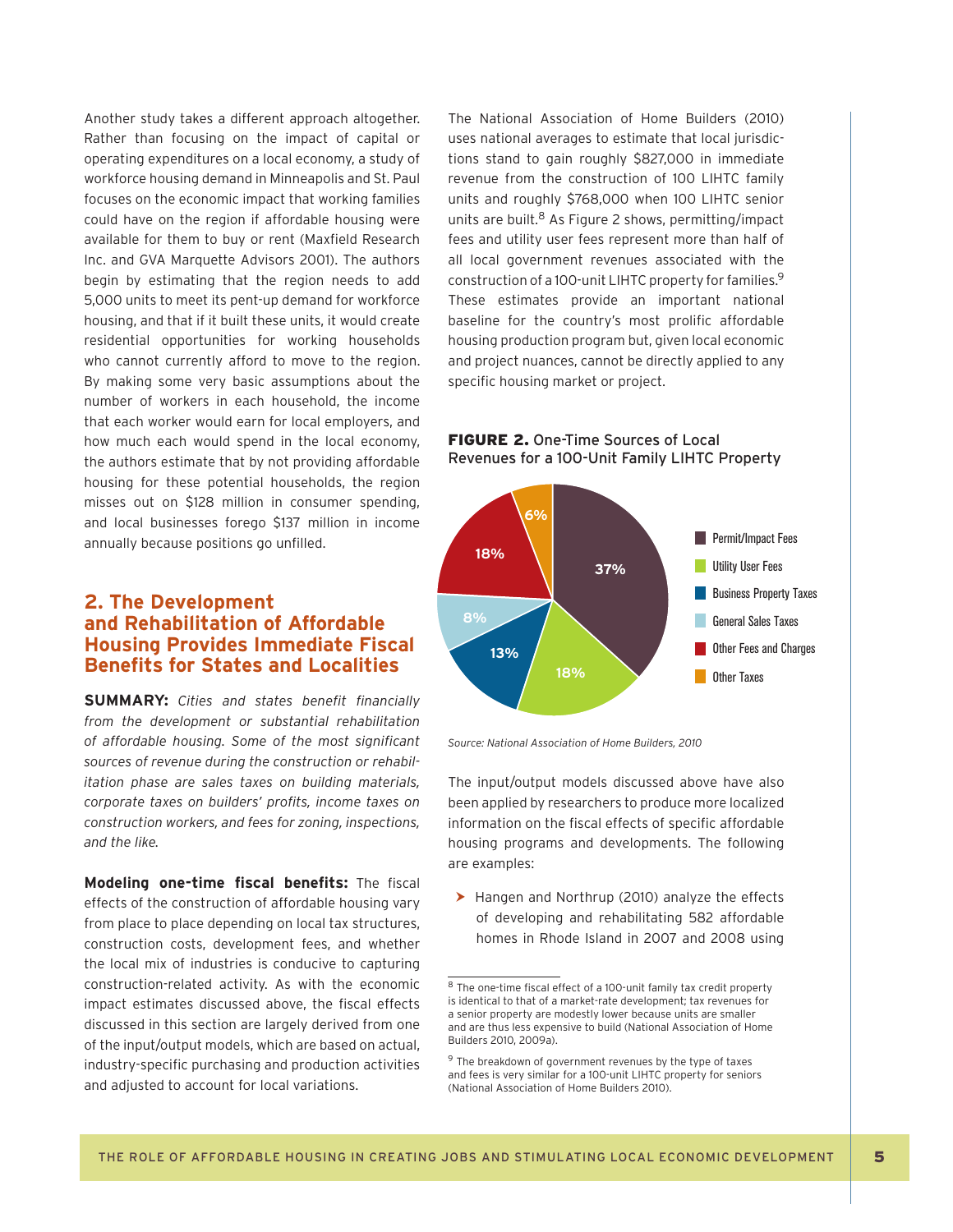\$25 million in housing bond funds and conclude that the activity had a significant impact on the income, corporate, and sales taxes collected by the state. The authors estimate that the \$25 million in state funding leveraged an additional \$231 million in investments, and the subsequent income, corporate, and sales taxes and fees associated with the total economic activity increased state revenues by roughly \$16.7 million during the development period (excluding local taxes and fees).<sup>10</sup>

 $\triangleright$  A study conducted by the Minnesota Housing Finance Agency (2009) provides further evidence that a public investment in affordable housing can leverage significant capital and generate real revenue for state and local governments. Over two years (2006-08), an investment of \$260.1 million in affordable housing leveraged roughly \$470 million in additional public and private funds and resulted in nearly \$1.4 billion in direct, indirect, and induced economic activity. This level of activity generated roughly \$62.5 million in state and local tax revenue.

- $\blacktriangleright$  In an analysis of a proposed Pennsylvania state housing trust fund, Econsult (2009) focuses on state-level impacts and finds that for every \$1 million in proposed spending, the state stands to gain \$82,000 in revenue from the construction of new affordable single-family homes; one-time state revenues would be even higher if the \$1 million were spent on the construction of affordable multifamily housing (\$86,000) or on remodeling or rehabilitating existing homes (\$116,000). These estimates exclude taxes and fees that local jurisdictions may impose. Making these estimates even more conservative, they do not include the impact of the construction spending generated by any public or private funds that would be leveraged by housing trust fund dollars.
- $\triangleright$  Zielenbach et al. (2010) conduct a fiscal analysis of nine HOPE VI projects and find that the development of affordable housing can represent a significant source of revenue for



 $10$  This includes \$4.1 million in sales taxes, which some nonprofit developers report paying in Rhode Island according to a recent newsletter from HousingWorks Rhode Island, the study's sponsor.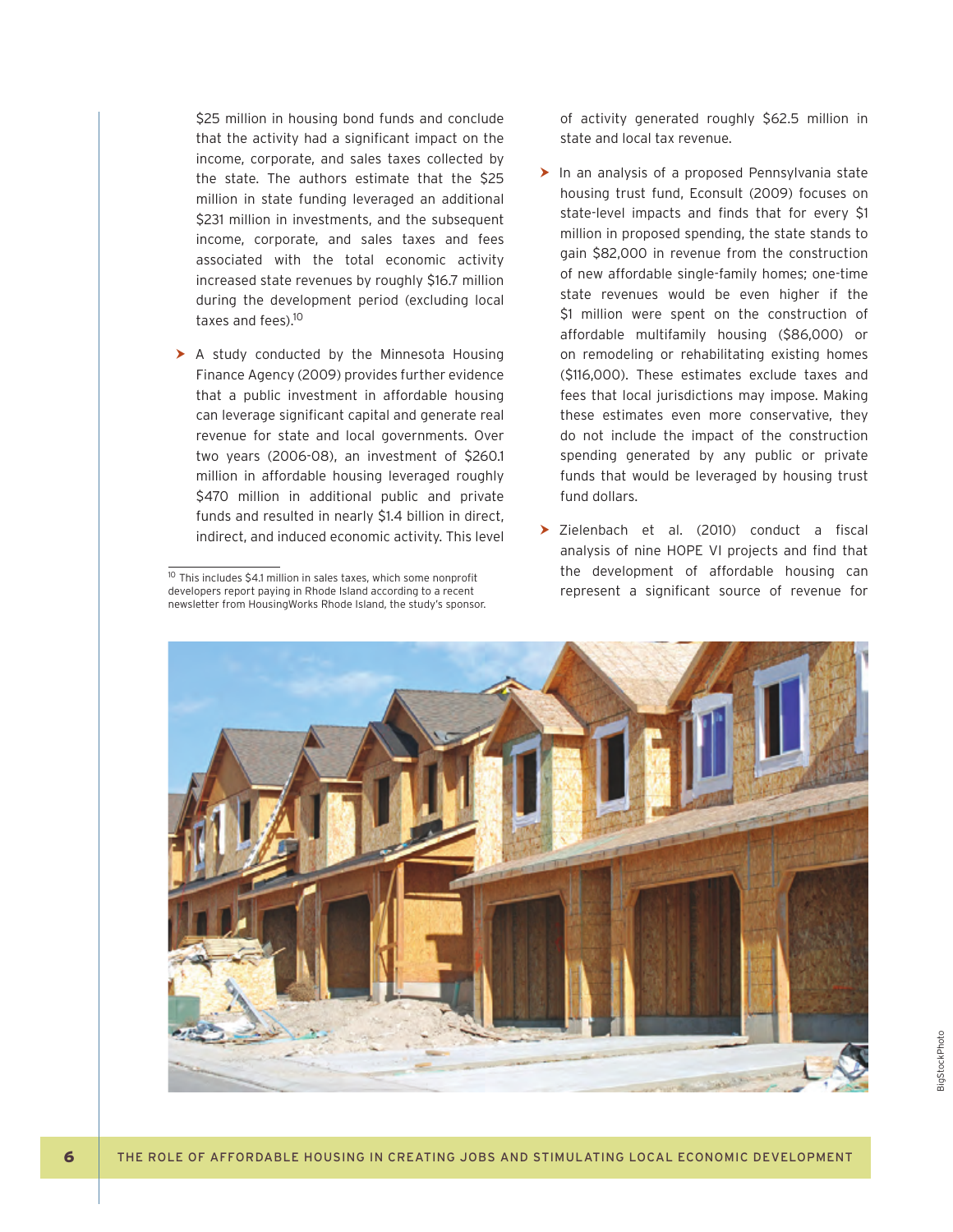**Over two years (2006-08), an investment of \$260.1 million in affordable housing leveraged roughly \$470 million in additional public and private funds and resulted in nearly \$1.4 billion in direct, indirect, and induced economic activity. This level of activity generated roughly \$62.5 million in state and local tax revenue.**

local jurisdictions. One-time fiscal impacts based solely on sales taxes related to the redevelopment activity (and income taxes in the District of Columbia) range from \$38,000 for a 120-unit property to \$612,000 for a project with more than 700 units.<sup>11</sup> While substantial, these estimates are significantly lower than those reported for tax credit properties above because they exclude fees collected by jurisdictions (e.g., impact and permit fees), corporate taxes on builders, and revenues related to indirect and induced spending.

▶ Wood (2004) provides a straightforward calculation of one-time fiscal benefits for states and localities in Utah. The author estimates that more than 7,300 jobs — and \$200.1 million in subsequent earnings  $-$  are supported annually by housing construction subsidies, rental subsidies to landlords, and down payment assistance provided to low- and moderate-income households. Applying the average state and local tax rate of 10.2 percent to these estimated earnings, Wood pegs the resulting fiscal impact at \$20.4 million, which is likely conservative because it ignores other sources of state revenue such as sales taxes on construction materials and corporate taxes on builders' profits.

In addition to these one-time benefits, the development of affordable housing can have positive fiscal effects for localities in a variety of other ways. Depending on the taxes paid and services received by a household living in a new unit, affordable housing can also have a positive annual ongoing impact on a municipality's bottom line. This issue is reviewed below, as one of several hypotheses that are supported by preliminary research but require additional investigation to refine and confirm. In addition, in certain circumstances, affordable housing construction can increase the value of, and thus the property taxes collected from, surrounding properties. The evidence for this hypothesis is reviewed below.

### **3. Homebuyers Who Participate in Affordable Homeownership Programs Are Less Likely to Experience Foreclosure Than Buyers Who Do Not Participate in Such Programs, Thereby Reducing Sometimes Significant Foreclosure-Related Costs for Municipalities**

**SUMMARY:** *Multiple studies demonstrate that lowand moderate-income homeowners who purchase homes they can afford have a lower likelihood of mortgage delinquency and foreclosure than marketrate borrowers with subprime — and even prime — mortgage products. Given the substantial costs that local governments incur for each foreclosure, programs — whether subsidized or unsubsidized – that create opportunities for sustainable homeownership*  represent a smart, fiscally sound mechanism for *promoting housing stability.* 

**The reduced foreclosure risk of affordable and sustainable homeownership programs:** Research into the housing market downturn has consistently demonstrated the high rate of foreclosure associated with subprime loans made during the housing boom in the early 2000s (HUD 2010; Immergluck 2008; Kaplan and Sommers 2009; Immergluck and Smith 2006a). By contrast, low- and moderateincome borrowers participating in both subsidized and unsubsidized programs designed to help them

<sup>&</sup>lt;sup>11</sup> Ongoing fiscal benefits exceed \$1 million in four of the nine sites, but as they are primarily dependent on the higher incomes and significantly higher property values characteristic of HOPE VI redevelopments compared to the public housing they replaced, they are not reported here. This brief focuses on the benefits of the housing investment itself and not on the benefits that accrue as a result of displacement or resident turnover.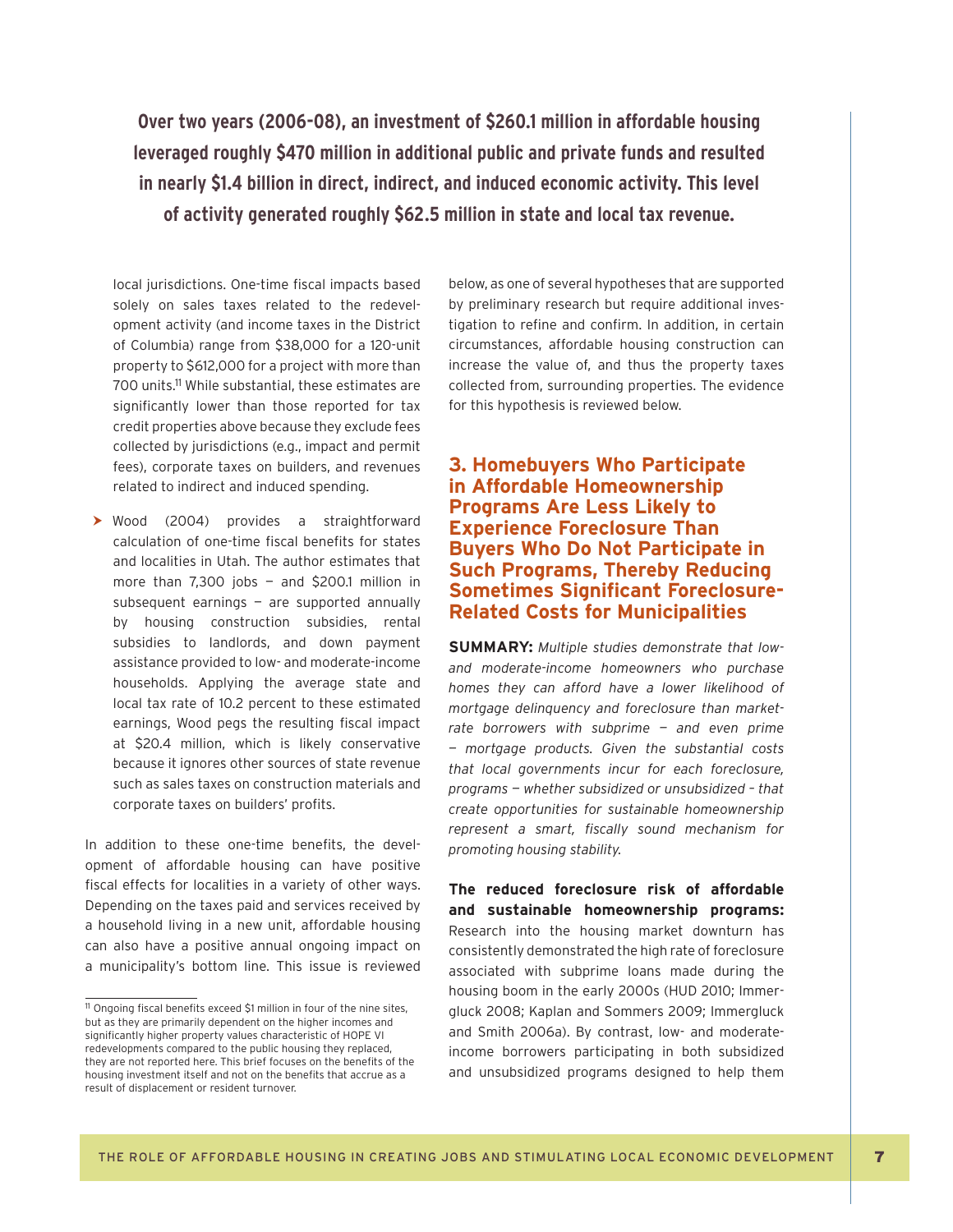A national survey finds that homeowners in community land trusts are eight times **less likely to be in the process of foreclosure than owners of market-rate homes.**

succeed over the long-term are substantially less likely than similar *subprime* borrowers to experience problems with their mortgages.

- $\triangleright$  Ding et al. (2010) find that among low- and moderate-income borrowers with similar profiles, subprime borrowers were three to five times more likely to default on their mortgage than those who received prime loans through an affordable lending program that provided sound mortgage products with more flexible lending standards.<sup>12</sup>
- $\triangleright$  A 2007 study finds that the default rate among participants in the Dallas (TX) Mortgage Assistance Program, which provides zero-interest second loans for down payment assistance and closing costs, was only 4.8 percent, compared to the 9.6 percent average for conventional subprime loans (Federal Reserve Bank of Dallas 2007).

Some studies have found that purchasers of affordable homes participating in a variety of programs are less likely to experience defaults or foreclosure than prime borrowers or average borrowers more generally. For instance:

 $\triangleright$  A 2009 study of city-based affordable homeownership programs in Boston, Chicago, Los Angeles, New York, and San Francisco finds that all five programs have default rates below the average for their city, and that out of nearly 9,000 low-income families served by all the programs combined, the overall default rate was below 1 percent (Reid 2009).<sup>13</sup>

- $\triangleright$  New York City has partnered with nonprofit organizations to build or rehabilitate homes at prices affordable to low- and moderate-income households. Of the 20,614 such homes sold between 2004 and March 2010, only 13 have completed the foreclosure process (Powell 2010) — a rate of only 0.063 percent.
- $\triangleright$  The SoftSecond Loan Program in Massachusetts has provided soft second mortgage loans<sup>14</sup> to more than 13,700 low- and moderate-income borrowers. In the third quarter of 2009, only 0.75 percent of SoftSecond borrowers were in the process of foreclosure, compared to 1.39 percent of prime, fixed-rate loans in Massachusetts (Campen 2010), and the delinquency rate among SoftSecond borrowers was 5.7 percent, as compared to 9.3 percent for all mortgages in Massachusetts (Massachusetts Community and Banking Council).
- $\triangleright$  A national survey finds that homeowners in community land trusts<sup>15</sup> are eight times less likely to be in the process of foreclosure than owners of market-rate homes (0.56 percent compared to 4.58 percent at the close of 2009) (Thaden 2010).

One modest exception in the literature is the case of the Dallas Mortgage Assistance Program, whose participants had a default rate slightly higher than the state as a whole (4.8 percent compared with 4 percent) between 1997 and 2005. However, the default rate of participants in this mortgage assistance program was 3.6 percent *lower* than the average for all FHA loans over the same period (Federal Reserve Bank of Dallas 2007), which may be a more representative comparison group.

<sup>&</sup>lt;sup>12</sup> The Community Advantage Program helps participating lenders comply with the Community Reinvestment Act by providing an opportunity to make loans in low- and moderate-income neighborhoods and to low- and moderate-income borrowers. Through this program, lenders can preserve the option of selling their loans on the secondary market through a nonprofit intermediary, even after loosening credit standards or requiring less cash at closing for loans with prime characteristics (e.g., fixed interest rates, no prepayment penalties, etc.).

<sup>&</sup>lt;sup>13</sup> The programs in each city vary in terms of the assistance available and populations served. Although Reid (2009) does not elaborate on the specifics, at least a few programs include zero-interest deferred loans for down payment and closing cost assistance.

<sup>&</sup>lt;sup>14</sup> A soft second mortgage is a second, smaller mortgage loan in addition to a first mortgage that helps to reduce a borrower's down payment and is typically low-interest and/or forgivable over a defined period of time.

<sup>&</sup>lt;sup>15</sup> A community land trust is a form of shared-equity homeownership in which homebuyers own their unit, but a nonprofit land trust owns the land and restricts the resale price in order to promote long-term affordability.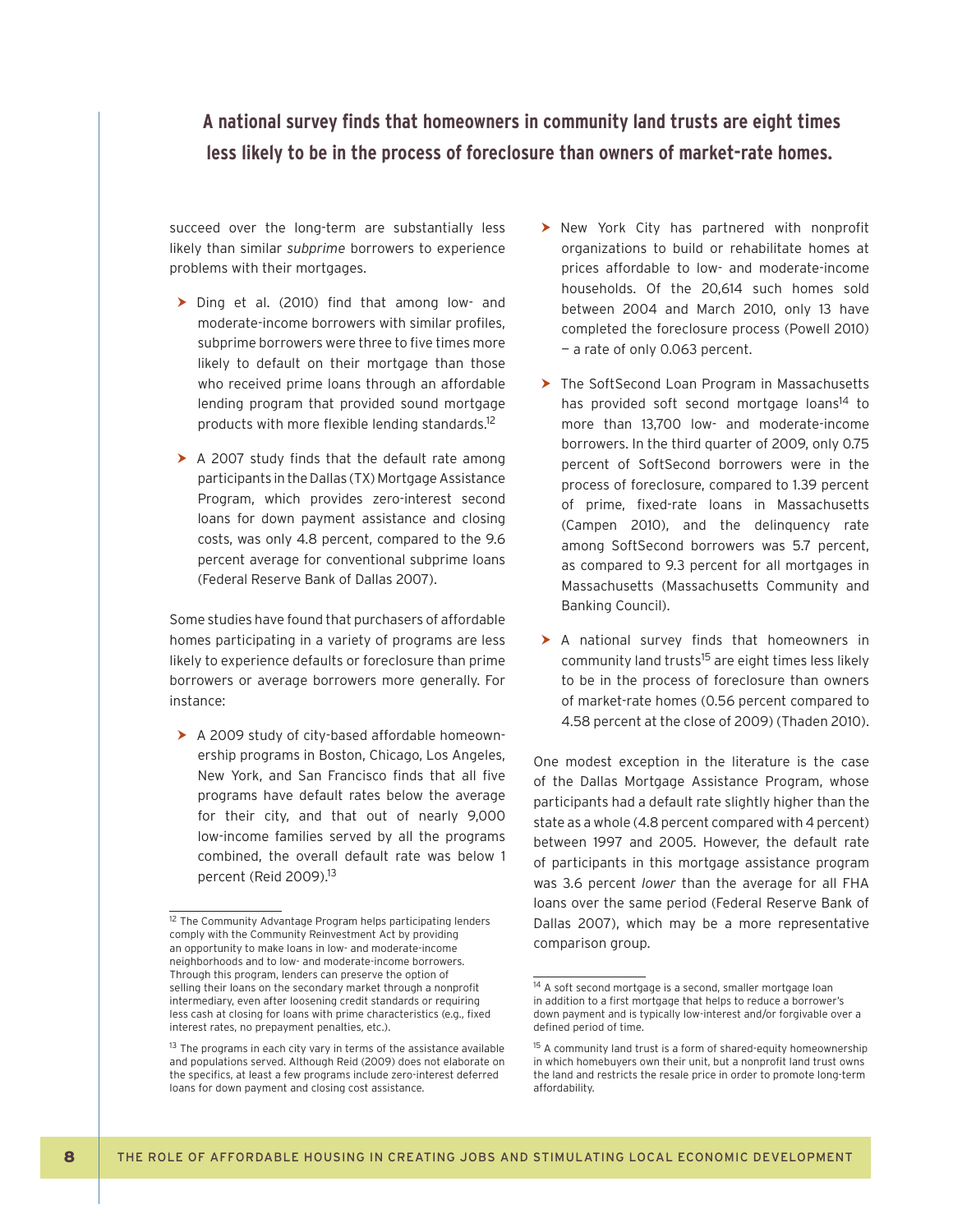**Role of underwriting and education:** In addition to the more affordable monthly payments of loans obtained through affordable homeownership programs, the literature suggests two explanations for the better performance of affordable mortgages as compared to *subprime* loans, though neither has been tested in a controlled study. These include the fact that affordable homeownership programs tend to utilize stronger underwriting standards than subprime loans, and that they generally offer fair, non-predatory loan terms (Holtzman 2009; Reid 2009) — as compared to the predatory practices of many (though not all) subprime lenders. As Reid asserts:

"In direct contrast to the lax underwriting standards that were prevalent during the subprime boom…affordable homeownership programs document participants' incomes, ensure that the household is able to make the monthly payments, and provide safe and straightforward loan products that build, rather than strip, equity" (2009: 29).

For instance, the study of the Dallas Mortgage Assistance Program demonstrates that only 0.2 percent of borrowers had severe housing cost burdens,<sup>16</sup> suggesting that the program's underwriting process prevents applicants from borrowing more than they can afford (Federal Reserve Bank of Dallas 2007).

Additionally, all of the affordable homeownership programs mentioned above require participants to complete some form of homeowner or financial education, which has been shown to reduce foreclosure risk significantly (Mayer et al. 2009; Quercia and Cowan 2008; Hartarska, Gonzalez-Vega, and Dobos 2002; Hirad and Zorn 2001).

**Municipal costs of foreclosure:** The lower incidence of foreclosure among affordable homes, in turn, represents significant direct and indirect cost savings for municipalities in avoiding potential foreclosures. Direct municipal costs of foreclosure stem from a number of sources, including: foregone property taxes, utility revenues, and other taxes and fees; property mainte-



nance such as boarding and trash removal; recordkeeping; court and legal expenses; and demolition at public expense (Apgar and Duda 2005).

Apgar and Duda (2005) identify 26 separate direct (i.e., quantifiable) costs incurred by municipalities for the provision of "foreclosure related services" and examine the municipal cost of five foreclosure scenarios. They find that the cost of foreclosure is minimal under the best-case scenario (a foreclosed property is never vacant and is sold at auction). However, the middle case (involving vacancy, criminal activity, and demolition) could cost a municipality more than \$13,000 per property. Costs rise to more than \$19,000 in "walkaway" cases, in which the owner abandons the property and the bank does not officially foreclose, and can reach \$34,000 in the event that criminal activity at a walkaway results in a fire before the home is demolished (Apgar and Duda 2005).

In addition to the aforementioned costs, foreclosures also "exert downward pressure on home prices, further exacerbating problems in the housing market and the broader economy" (HUD 2010: xi). As an example, Immergluck and Smith (2006b) indicate that one home foreclosure lowers the price of nearby single-family homes by, on average, 0.9 percent; that the downward pressure on housing prices extend to houses that sell within two years of the foreclosure; and that this negative impact is cumulative, such that each additional foreclosure on the block lowers values

<sup>&</sup>lt;sup>16</sup> Households are said to have a severe housing cost burden when monthly housing costs account for more than half of monthly household income.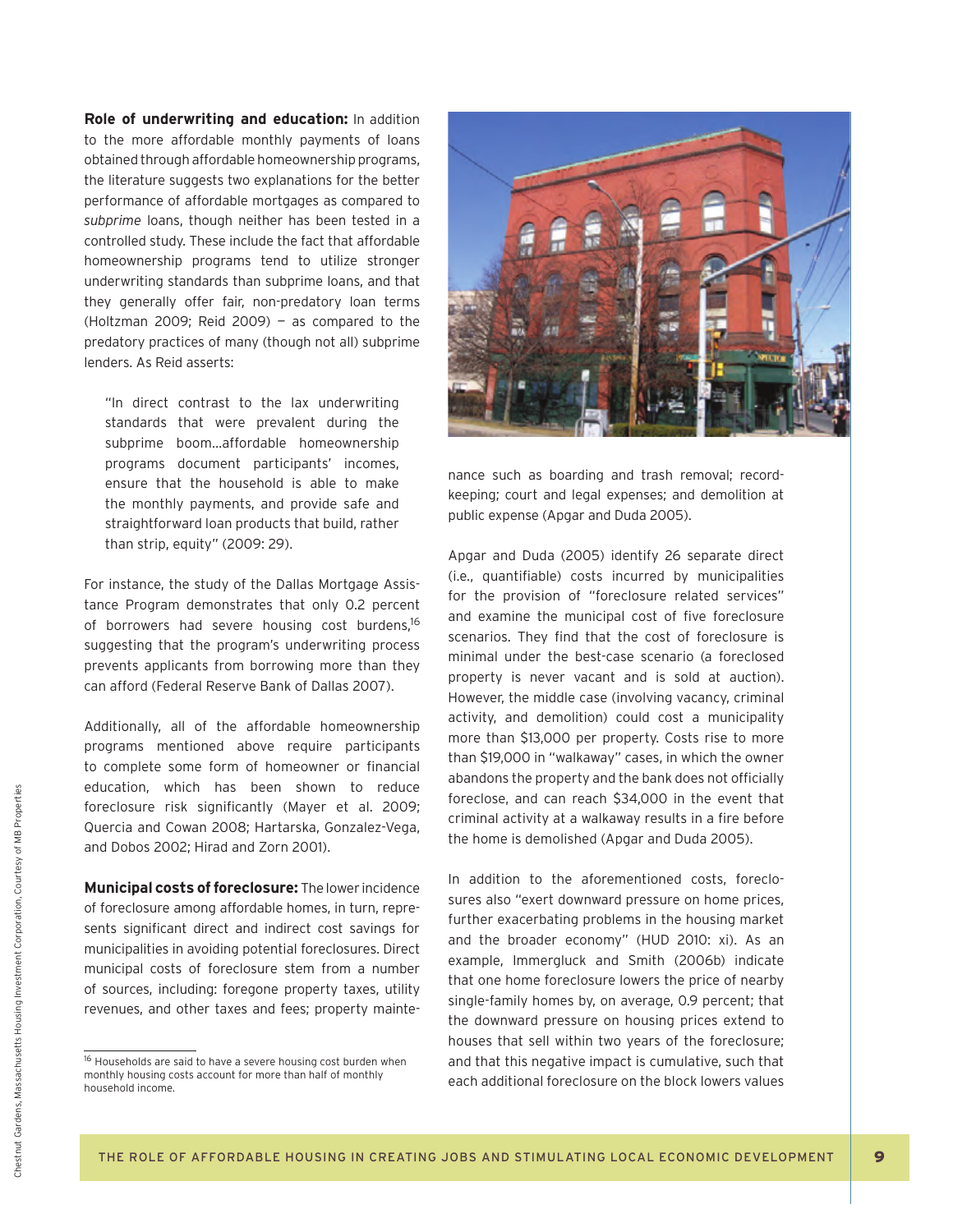an additional 0.9 percent. Such declines in property value have the power to seriously impact property tax revenues that local governments can collect to provide essential services to their residents. In Cuyahoga County, Ohio, for instance, a single percentage point drop in home values means an estimated \$1 million loss in city revenue and a \$300,000 loss in school district revenue (Living Cities 2010).

Depressed property values, and subsequently depressed property taxes, are not the only way that foreclosures can erode a locality's economy and tax base. Neighborhoods with high levels of foreclosure may require additional police protection to combat higher crime rates (Bess 2008; Immergluck and Smith 2006a; Spelman 1993), and affected households may require higher levels of social services such as food stamps (Henry J. Kaiser Family Foundation 2010) and homeless services (Colvin 2008; Wardrip and Pelletiere 2008). As long as federal, state, and local programs provide a safe, lowerrisk avenue to homeownership for low- and moderateincome households, the direct and indirect cost savings to local governments should not go unnoticed.

## **4. Affordable Housing Can Affect an Employer's Ability to Attract and Retain Employees and Can Thus Have Implications for Regional Economic Competitiveness**

**SUMMARY:** *In surveys, many representatives of the business community report that a lack of*  affordable housing makes it more difficult to recruit *and retain employees. Surveys also indicate that the business community recognizes the importance of affordable housing when making location decisions, and demographic trends suggest that given the alternative, mobile individuals will abandon areas with the highest housing costs for opportunity-rich regions with lower housing costs. In addition, to the extent that an affordable housing shortage forces workers to "drive 'til they qualify," a region may be faced with congested roads, which can reduce economic competitiveness.* 

**Affordable housing's role in attracting and retaining workers:** The availability of affordable housing near jobs has been recognized by both employers and workers as an important asset. While few studies have directly measured the role of affordable housing on employee attraction and retention, formal and informal surveys consistently demonstrate its perceived role in a vibrant economy. Examples include:

- $\blacktriangleright$  In a national survey of more than 300 companies conducted by Harris Interactive, more than half (55 percent) of the largest companies (with more than 100 employees) acknowledge an insufficient level of affordable housing in their proximity. Two-thirds of these respondents believe that the shortage "is having a negative impact on retaining qualified entry-level and mid-level employees" and well more than half attribute some level of employee turnover to the resulting long commutes (Urban Land Institute 2007).
- $\blacktriangleright$  In the same survey, more than half (57 percent) of the more than 1,200 workers polled say that they would consider moving closer to work if they could find affordable housing near their workplace.

#### CASE STUDY #1: MONTGOMERY COUNTY, IN

Klacik (2003) investigates claims by local business leaders that the county's workforce does not have the skills to fill available jobs. The author finds that the demographic and socioeconomic characteristics of the Montgomery County workforce do not support these claims and concludes that it is workforce quantity — not quality — that is hindering economic growth in the county. The county is a net importer of workers, a circumstance that Klacik attributes to minimal housing production and housing prices that are not in line with local wages. The implications are clear: A more affordable housing stock would allow qualified workers and their families to reside near Montgomery County's employment opportunities, likely making the county's businesses more productive and profitable.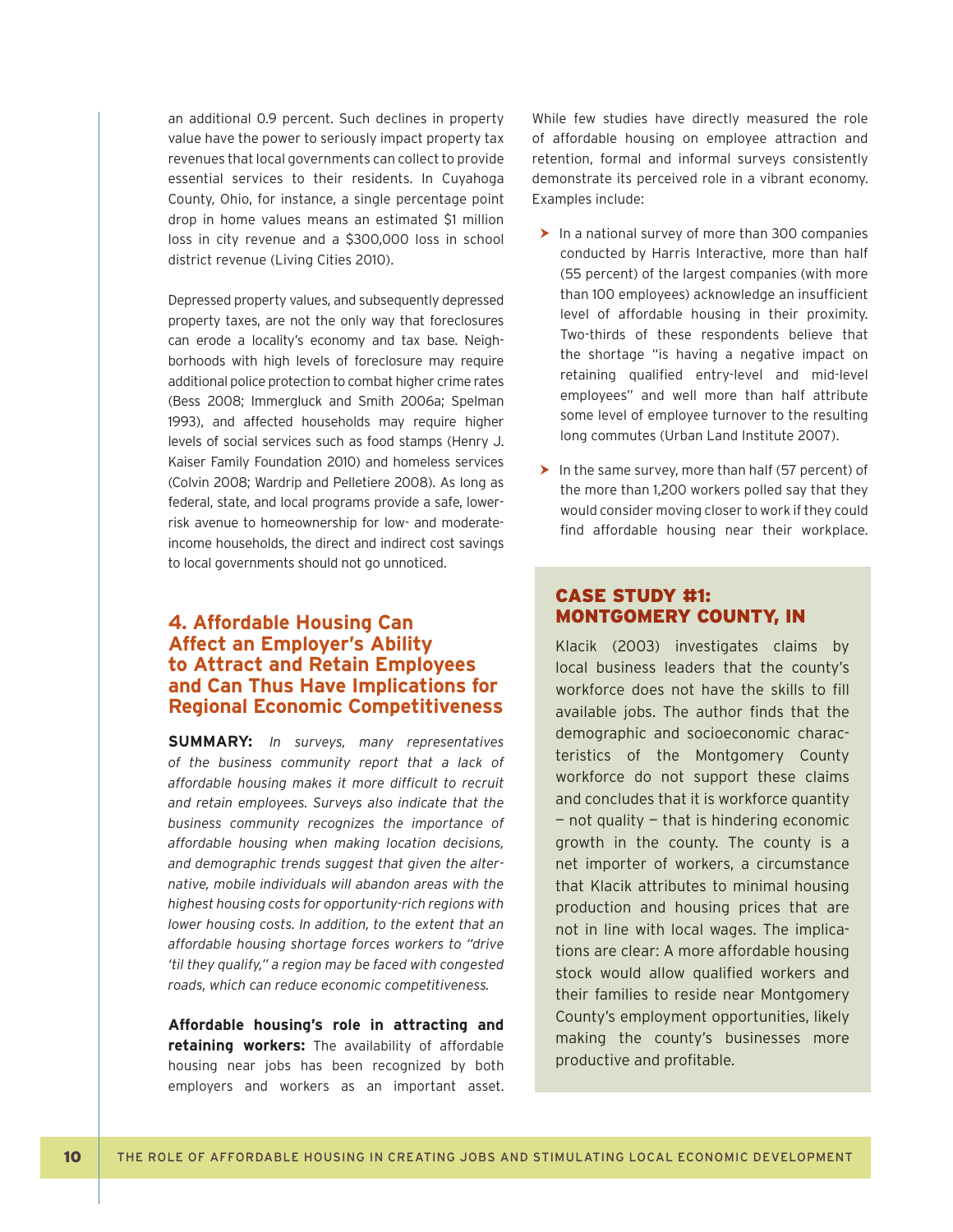## CASE STUDY #2: THE GULF COAST

Recovery efforts in the Gulf Coast provide another example of affordable housing's impact on local economic development. In the years following Hurricane Katrina, employers in the Gulf Coast witnessed economic recovery slowed by an insufficient workforce, which business leaders attributed in part to a lack of affordable housing. Re-emerging industries such as shipbuilding and fishing could not attract the workers they needed because the communities could not house them affordably (Gillette 2007a, 2007b). This situation, which was exacerbated by the limited supply of housing, generally, in the wake of Hurricane Katrina, serves as a useful reminder that affordable housing is an essential ingredient for successful economic (re)development.

This figure jumps to 67 percent for households with annual incomes less than \$50,000 and 76 percent for respondents between the ages of 18 and 34 (Urban Land Institute 2007).

- > More than half of Miami-Dade County Chamber of Commerce members report that high housing costs make it difficult to recruit employees (59 percent) and negatively impact employee retention (52 percent) (The Metropolitan Center at Florida International University 2006).
- $\blacktriangleright$  A survey of large and fast-growing companies in New York City found that roughly 64 percent believe that the local housing market compromises efforts aimed at recruiting and retaining employees (McCall 1999).

Few empirical studies have tested the employee and employer perceptions recorded in these surveys, but one examination of employer-assisted housing (EAH) programs suggests that affordable housing programs may contribute to employee retention. In her 2008 study of Aurora Health Care's EAH program, Ross (2008) found that participants had a longer average tenure with the company than employees overall. In a simple comparison of turnover rates between all Aurora employees and Aurora employees participating in the EAH program, turnover was between 6 and 8 percentage points lower for the latter group. Ross also found that EAH participants were consistently rated higher, on average, in annual performance reviews than their non-participant peers. Note that the study was not able to test the direction of causality, so it remains unclear whether participating in the EAH program leads to lower turnover and better work performance, or whether dedicated employees with a long-term view are more likely to buy a home through the EAH program.

Evidence to support the hypothesis that affordable housing, or a lack thereof, affects employer and regional competitiveness could be strengthened by two strands of research. The first strand should focus on the ways in which employer recruitment and retention efforts are hampered by a lack of affordable housing — or complemented by the availability of affordable housing and corporate efforts such as EAH. The second strand, focusing on employees, should investigate the role of affordable housing in both job-search behavior and job satisfaction.

**Affordable housing's role in attracting businesses:** In a survey of company executives primarily involved in selecting the location of new facilities, Gambale (2009) reports that the availability

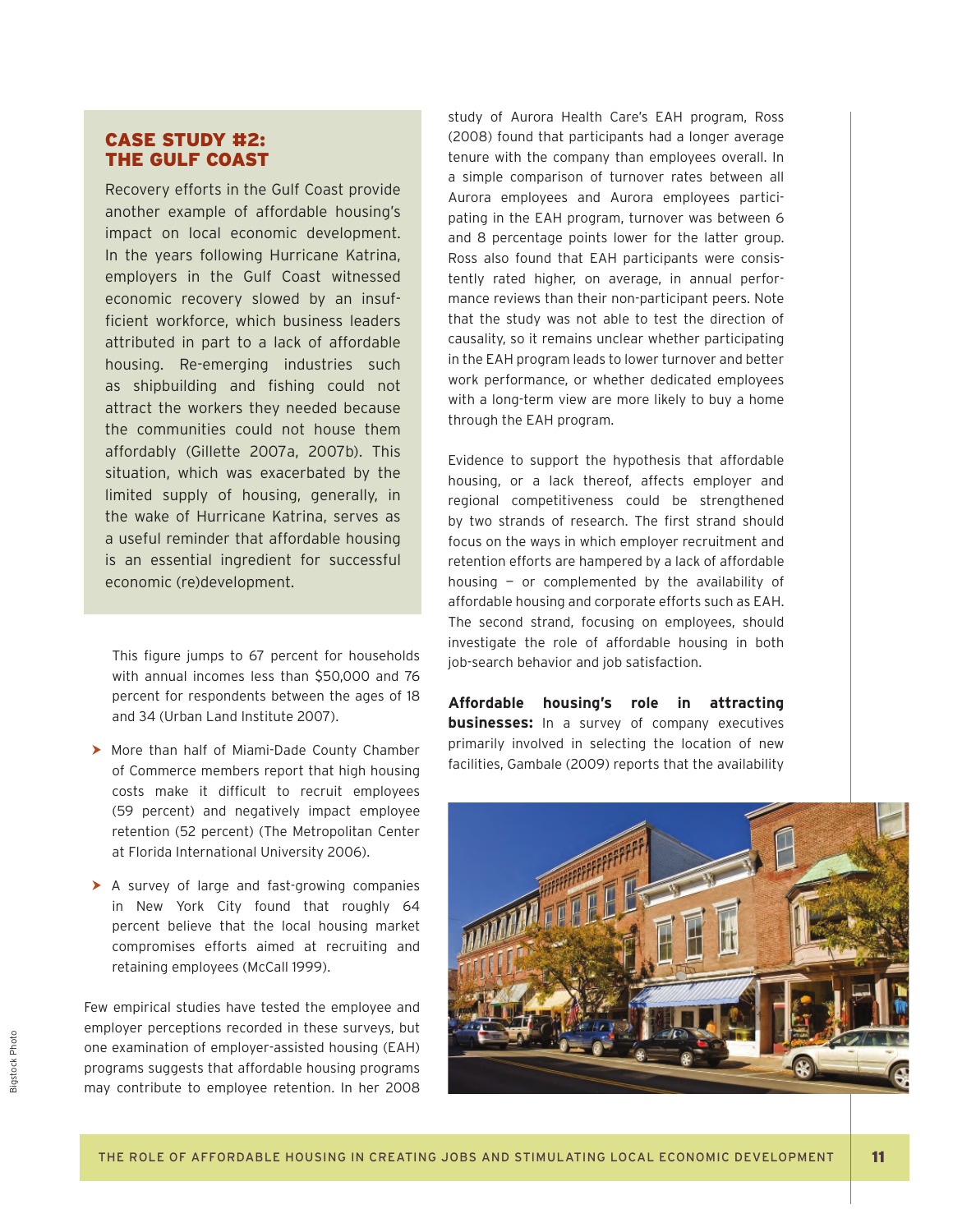



*Source: Figure 25 in Gambale, Geraldine, 2009*

and cost of housing are important considerations for roughly 62 percent of respondents (Figure 3). Although housing is not as significant a consideration as labor costs or highway access, for instance, it ranks behind only crime rate and healthcare facilities among all "quality of life" factors and ahead of factors like the quality of public schools, climate, and recreational/ cultural opportunities, suggesting that affordable housing can have an impact on a region's economic development prospects.

Based on findings from a survey of New York City's largest and fastest-growing employers, McCall (1999) reports that 86 percent of respondents believe that the city's housing supply and costs are barriers to attracting businesses from other locations, and roughly 79 percent believe that housing conditions inhibit the formation of new home-grown businesses. Three-quarters of respondents also believe that "other regions in [the] country [are] more attractive than NYC because of housing" (McCall 1999: 16).

**Migration away from areas with high housing costs:** Although they cannot be used to prove any cause-and-effect relationship, migration patterns appear to support the notion that some households choose lower-cost metropolitan areas over the highest-cost regions. Between 2000 and 2006, 23 of the 35 metropolitan areas in the U.S. with the highest housing costs (e.g., Honolulu, San Francisco, Boston, New York) lost population to domestic out-migration, by an average of 6 percent. During the same time period, domestic in-migration led to growth rates of 2 to 6 percent in housing markets with average to above-average costs (e.g., Minneapolis, Denver, Santa Fe), suggesting that the highest-cost housing markets have trouble competing with less expensive metros for mobile workers and their families (Bluestone, Stevenson, and Williams 2009).

Focusing on the same trends, the Center for Continuing Study of the California Economy (2009) notes that the state began experiencing domestic out-migration

**Between 2000 and 2006, 23 of the 35 metropolitan areas in the U.S. with the highest housing costs lost population to domestic out-migration, by an average of 6 percent.**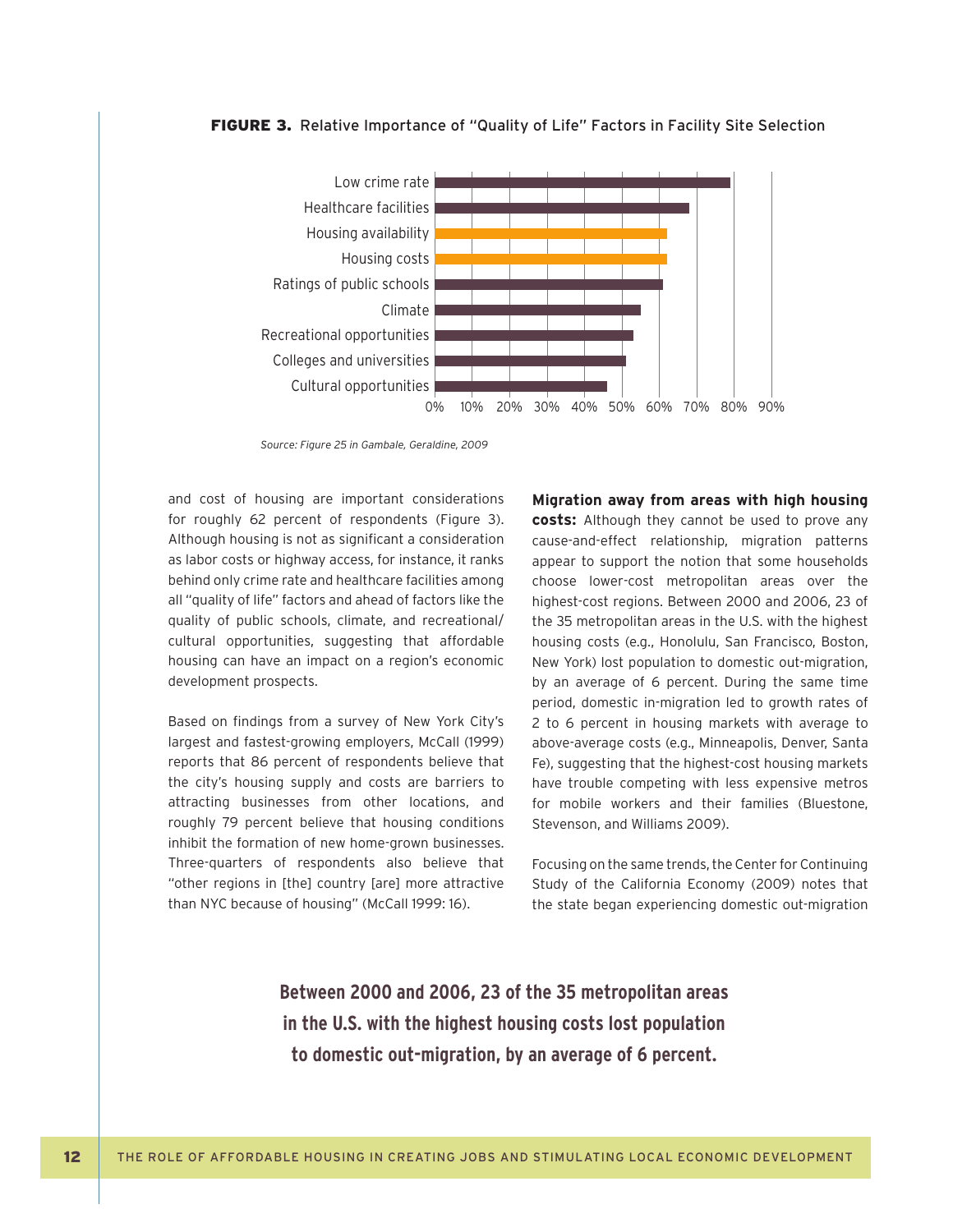in 2004 following a period of extreme housing price growth. Out-migration began after the median housing price in California increased from 60 percent above the U.S. median in 2001 to 130 percent above the U.S. median in 2004. As housing in California became relatively more expensive through 2007, the pace of out-migration accelerated. The authors admit that this could be a result of homeowners "cashing out" their home equity and leaving the state for more affordable locales but also provide an alternative explanation:

"On the other hand the price gap reduced the incentive for people from other states to move to California. In fact during these years California's housing 'unaffordability' was probably the principal competitive disadvantage facing the state" (9).

Whether Californians were leaving with their equity or non-Californians were opting for more affordable destinations, the impact of high housing costs on the state's labor pool appear to be negative.

Chakrabarti and Zhang (2010) analyze housing and employment trends and show that an increase in the ratio of housing prices to income can slow the rate of employment growth in a regional economy. Using data for California cities between 1993 and 2004, the authors estimate that a one-unit increase in this ratio can reduce employment growth by up to two percent in a two-year period. (In other words, a city in which the median-priced home sells for three times the median household income could expect two percent slower employment growth over two years than a city in which the median price is only double the median income.) These findings hold up when they apply a similar analysis to U.S. metropolitan areas between 1980 and 2000. Due to data constraints,<sup>17</sup> these findings should be viewed as suggestive rather than conclusive, but they are consistent with other studies linking high housing costs to out-migration. Given that a skilled labor force is important to nearly 87 percent of company executives when choosing a

**Bigstock Photo** Bigstock Photo

site for a new facility — ranking sixth out of 35 factors (Gambale 2009) — a locality must offer an appropriate level of affordable housing if it wants to attract skilled workers, and, in turn, new and expanding businesses.

**Economic liability of congested roads:** In cities that do not provide sufficient housing that their workers can afford, essential employees may be faced with long daily commutes, which may contribute to traffic congestion. Congested roads can reduce the profitability of local businesses by increasing operating costs and by shrinking the area from which businesses can expect to draw both customers and workers (Cambridge Systematics, Inc. 2005). Cities that fail to address congested roads "may find their competitive edges slipping away to more favorable locations" (Hartgen and Fields 2006: 38).

It stands to reason that investments in affordable housing development near job centers or areas with good public transit can help reduce the extent of such a competitive disadvantage. Additional research is required to make the explicit linkages between a lack of affordable housing near job centers, traffic congestion, and location decisions of new or expanding businesses, but the hypothetical connections seem sound.



 $17$  Because it is difficult to discern the direction of causality in a regression analysis of housing prices and employment trends (i.e., whether relative housing costs are affecting – or being affected by – job growth), the authors use "instrumental variables" as proxies for housing affordability. Climate variables such as mean temperature and precipitation levels are used as proxies for housing affordability because the authors find that they are strongly correlated.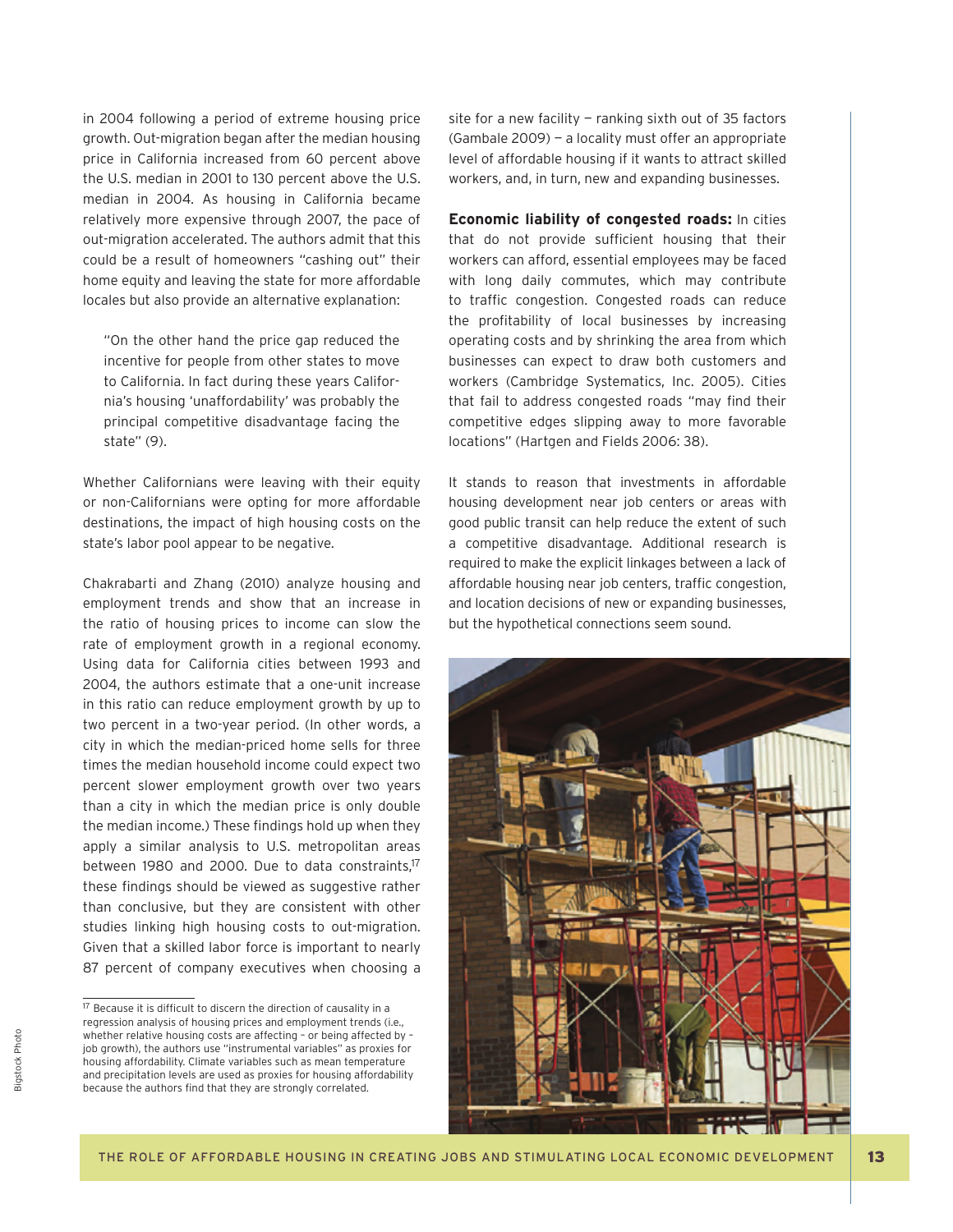## **5. In Addition to its Direct Effects, the Development of Affordable Housing Can Improve a Locality's Fiscal and Economic Conditions in a Number of Indirect Ways**

**Municipalities stand to gain from the development of affordable housing if the activity leads to appreciating values for nearby homes, thus creating a more robust tax base.** While the concern that affordable housing may drive down property values is often raised by local property owners, studies are more likely to show that affordable housing has either no effect or a positive effect on property values than they are to link affordable housing development with a significant decline (Center for Housing Policy 2009). Factors such as the type of subsidy program, the strength and stability of the neighborhood, the size of the development, and what it replaced (e.g., a vacant lot) appear to play a role in determining how new affordable housing will influence property values (Ellen 2007). In their study of HOPE VI redevelopments, Zielenbach et al. (2010) argue that site location, the density in the surrounding neighborhoods, tenant incomes, and the strength of the overall real estate market in which the project is situated are among the factors that can affect how successful these efforts can be at spurring local economic growth.

Where the development of affordable housing does have a positive effect on surrounding property values, the fiscal windfall for municipalities can be significant. A look at the development or substantial rehabilitation of 66,000 units in New York City between 1980 and 1999 finds increasing home values within 2,000 feet of such activity (Schwartz et al. 2006). The authors estimate that properties within this distance appreciated to such an extent that New York City could expect roughly \$2.8 billion in additional property tax revenue over the ensuing 20 years (in 1999 dollars), which more than makes up for the city's \$2.4 billion investment in the program. Although this arithmetic does not consider federal and state investments in the projects, it does show that the development of affordable housing can generate significant revenue for a municipality through its impact on the value of nearby properties.

In the same vein but on a much smaller scale, Walker's (2010) analysis of a tax credit project in the Bronx suggests that the property's redevelopment led to significant appreciation in nearby values  $-$  on the order of \$22 million in aggregate. Assuming the city reassesses these neighboring properties, this appreciation could generate incremental tax revenue of \$1.2 million annually. As Walker states: "In effect, the stream of tax payments in years after initial tax credit investment represents substantial public recapture of the original outlays" (2010: 7).

**Affordable housing programs bring housing costs below market rates, which in turn increases the money available for purchasing goods and services in the local economy.** In addition to the stimulative effect of its construction or rehabilitation, affordable housing (whether new or existing) can benefit a local economy by reducing housing costs to affordable levels, thus creating more room in the family budget for local purchases.<sup>18</sup> A comparison of the 25th percentile rent with the rents paid by public housing residents shows that residents of public housing save an average of \$497 per month or almost \$6,000 each year — an amount equivalent to 57 percent of their annual household income (Econsult 2007). Using a similar methodology and coming to similar conclusions, Walker (2010) estimates that monthly housing costs for residents in two Low-Income Housing Tax Credit buildings in the Bronx are roughly \$500 lower per month than if they paid the Fair Market Rent — a doubling of these residents' residual income.<sup>19</sup> These studies confirm that affordable housing makes more money available to residents to satisfy their non-housing needs and likely results in a significant boost to local spending on such essentials as healthcare and groceries.<sup>20</sup> Low-income families tend to spend their residual income to fulfill

<sup>&</sup>lt;sup>18</sup> The net gain for the local economy is maximized when the source of the housing subsidy is non-local (i.e., federal/state government or philanthropic) in nature.

<sup>&</sup>lt;sup>19</sup> As defined here, residual income is the income left over after paying for housing, transportation, and utilities — the three items in the budget that are most influenced by where one lives.

<sup>&</sup>lt;sup>20</sup> Subsidized housing allows residents to spend more residual income on non-housing goods. There are many different types of affordable housing programs, and each type provides a somewhat different level of subsidy. The extent to which a program increases residual income is dependent on the level of subsidy provided: Those that reduce rents far below market levels (e.g., public housing) have a greater capacity to increase residual income than do those that provide a shallower subsidy (e.g., inclusionary zoning). In addition, the extent to which these expenditures benefit the local economy is determined by which non-housing goods are purchased, and from which establishments.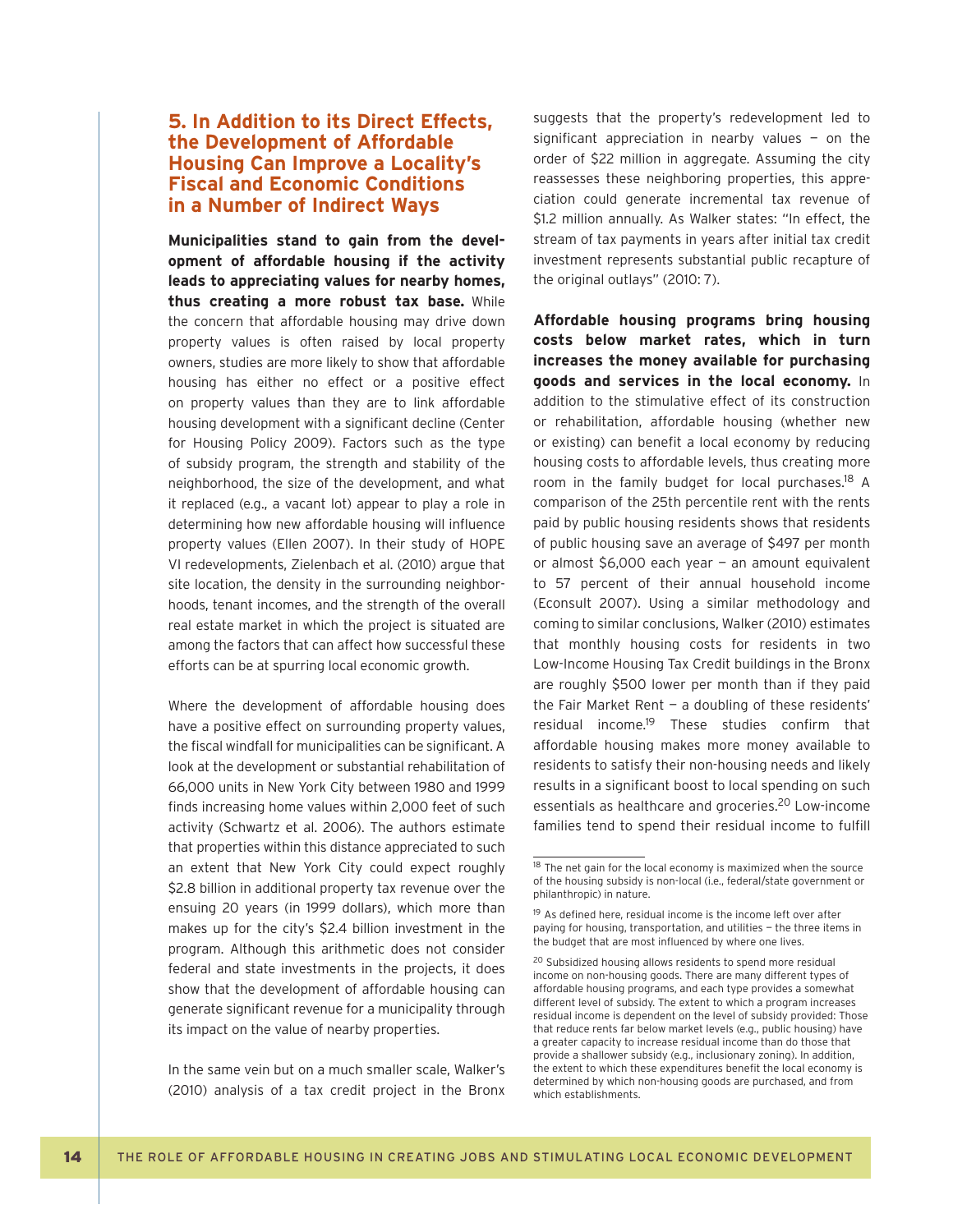basic, but otherwise unmet, household needs (Bivens and Edwards 2010), generating significant immediate economic activity. By contrast, higher-income families are less likely to spend and more likely to save increases in residual income, which has much less of an immediate impact on the economy.

Just as affordable rents and mortgage payments increase residual incomes, so too can the reduced transportation costs associated with homes built in close proximity to public transit or job centers. Studies have shown that households that live in dense, mixed-use communities with access to transit and jobs spend less on transportation than do households where the automobile is the only viable option for mobility.21 For working families earning between \$20,000 and \$35,000 (in 2000 dollars), those in central cities spend a significantly smaller share of their income on housing and transportation costs (54 percent) than do those living at greater distances from employment centers (70 percent) (Lipman 2006). In order for lower transportation costs to translate into increased local spending on other goods and services, the combined costs of housing and transportation must remain affordable. Cities and states can utilize a variety of programs (e.g., inclusionary zoning) to reduce housing costs for low- and moderate-income households in transit-oriented communities.

The same principle applies to homes that are constructed or rehabilitated in a manner that substantially reduces energy use. With or without a subsidy, energy-efficient homes can significantly reduce energy costs for low- and moderate-income households,<sup>22</sup> increasing the residual income available to meet daily needs. As an example, the United States Department of Energy (2010) estimates that low-income families who participate in the federal Weatherization Assistance Program reduce their energy expenditures by an average of \$437 per year. These savings can, in turn, fuel local economic growth: "…[M] oney saved from lower energy bills can be plowed by new homeowners into housing-related services such as

landscaping and remodeling, leading to additional local employment opportunities" (Econsult 2009: 8).

**In addition to increasing residents' residual income, the construction and rehabilitation**  of homes to make them more energy-efficient can have significant economic implications **for localities that encourage or incentivize**  such practices. The environmental benefits of energy-efficient homes are reason enough to pursue sustainable building practices, but energy-efficient housing practices also produce benefits that accrue to the local economy. The various energy rating systems and standards increasingly adopted in new home construction by and large promote the use of local products. The theory is that by using materials produced locally, builders and, ultimately, consumers are able to "reduce the embedded transportation energy usage associated with construction" (U.S. Green Building Council 2008: 81). The practice of "buying local," and thus using materials produced by regional suppliers, could translate into more jobs and higher capture rates (i.e., less "leakage") of the indirect spending associated with new housing construction.

The economic development effects of the trend toward energy-efficient homes are not limited to new construction. To the contrary, efforts to make existing homes more energy efficient can also increase local employment and economic activity by creating a market for green-certified contractors, skilled construction laborers, and construction materials.

## **6. More Research is Needed to Evaluate Other Possible Ways in Which the Development of Affordable Housing May Contribute to Local Economic Growth**

**When revenues generated by occupants of affordable housing exceed the costs of providing services, affordable housing could generate ongoing fiscal benefits for communities.** In addition to the revenues that localities gain during the construction phase, local governments can expect to receive revenues (i.e., taxes and fees) from the occupants of affordable housing in the years after it is built. Existing research suggests that ongoing annual tax

<sup>21</sup> The Center for Housing Policy, the Urban Land Institute, and the Center for Neighborhood Technology have collaborated on three reports that explore combined housing and transportation costs in three regions: Washington, DC (*Beltway Burden*); the San Francisco Bay Area (*Bay Area Burden*); and Boston (*The Boston Regional Challenge*). These reports can be found at www.nhc.org.

<sup>&</sup>lt;sup>22</sup> For more information on this topic, please refer to the Improve Residential Energy Efficiency toolkit at www.housingpolicy.org.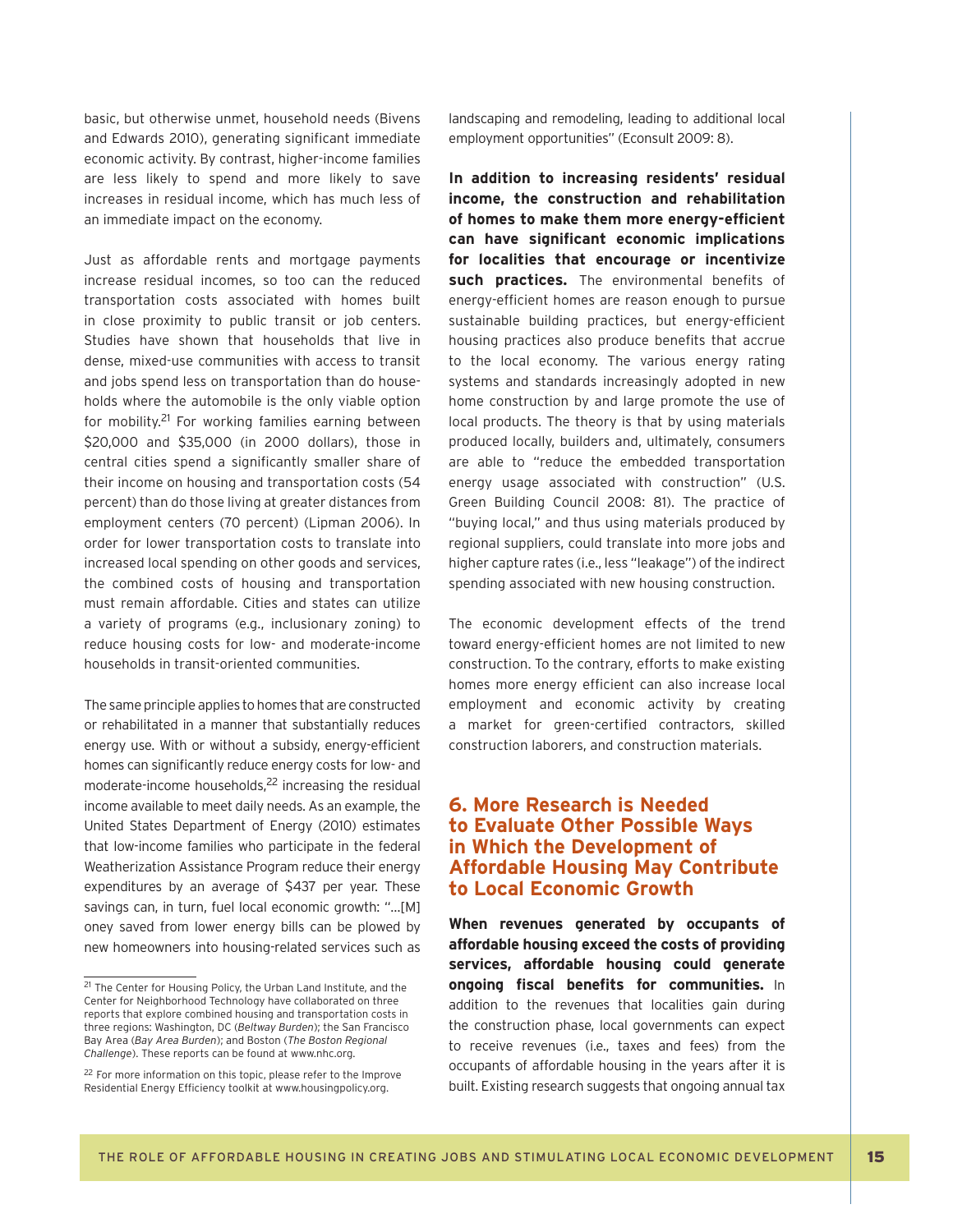revenues from affordable housing can be substantial. For example, in its analysis of two hypothetical 100-unit tax credit projects, the National Association of Home Builders (2010) estimates that ongoing annual revenues from these family and senior properties are \$441,000 and \$395,000, respectively. The three largest sources of these recurring revenues are residential property taxes, property taxes from the businesses supported by the residents, and utility user fees (Figure 4).

#### **FIGURE 4.** Ongoing Sources of Local Revenues for a 100-Unit Family LIHTC Property



*Source: National Association of Home Builders, 2010*

But tax revenues are only one side of the equation. Whether subsidized or market-rate, a residential development can be said to have a net positive fiscal impact only if taxes exceed the cost of providing services to the residents — services such as education, health and social services, police and fire protection, and sanitation. In order to estimate the net ongoing fiscal impacts of affordable housing, future research should focus not only on future tax revenues but also on the costs of providing services to household members. The following studies address this issue in part but do not provide conclusive evidence for affordable housing:

h An analysis of *market-rate* housing by the National Association of Home Builders (2009b) suggests that based on the average cost of providing infrastructure and services to new households, housing construction represents a source of net income for many local governments not long after development. The annual revenues generated from 100 new, occupied market-rate apartments exceed the costs of services (such as education and law enforcement) by roughly \$92,000 annually in the years after completion. With this surplus, the average locality can pay off its initial investment in infrastructure within ten years of construction. These results are likely conservative because they assume that (a) local jurisdictions pay for almost all associated infrastructure costs (except highways and roads) with no contribution from developers and (b) there is no existing infrastructure capacity to support any of the 100 new households.

 $\triangleright$  A study by the Blue Sky Consulting Group and the Center for Housing Policy (2010) estimates that even after several years of steep declines in home values, the *median-priced home* in California generates more tax revenue than it consumes in government services annually and, on average, has a positive fiscal effect on state  $(+\text{ }51,869)$ , city (+\$262), and county (+\$45) budgets each year after it is built and occupied. The study includes a sensitivity analysis in which the sales price is adjusted but other factors that affect a home's fiscal effect remain unchanged. For homes that sell for 25 percent below the median price, the authors report a positive ongoing annual fiscal impact of \$928 for the state and \$140 for California cities. The ongoing annual fiscal impact of these lower-cost units is slightly negative for counties overall (-\$50 per year) but is positive when construction occurs in an incorporated area (+\$115 per year), as is the case for four-fifths of statewide activity.

Although more research is needed to confirm the results noted above for different types of affordable housing, these studies provide templates for future analyses investigating the extent to which low-cost or subsidized housing generates ongoing fiscal benefits.

**The development of new affordable housing could create spillover effects in the form of local consumer activity, employment opportunities, and private-market investment.** Little research evaluating the impact of affordable housing development on "spillover" economic activity could be found in this review of the literature. As with other forms of public investment, a large-scale (re)devel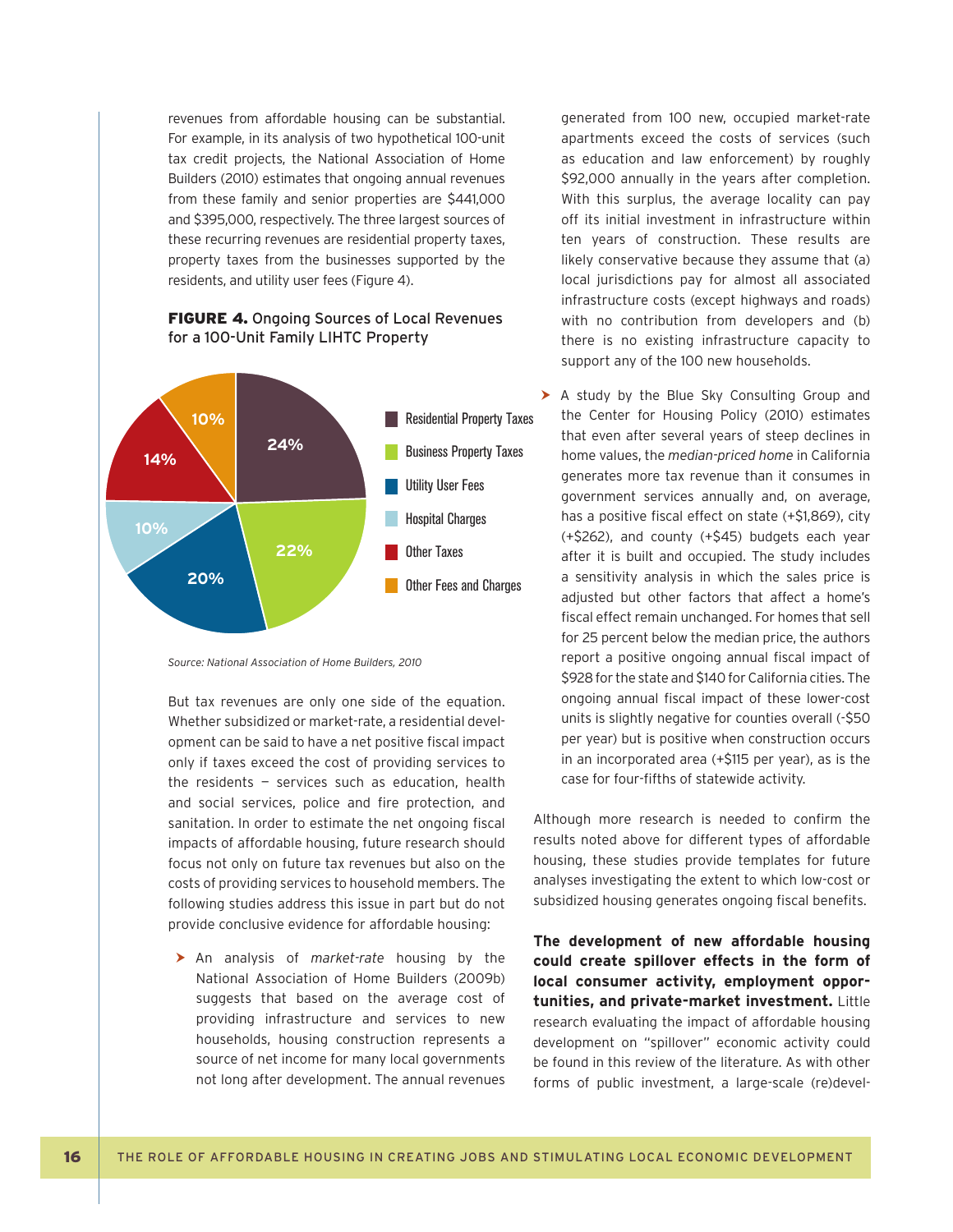opment of affordable housing could reasonably be expected to spur the private market to respond with its own investment in residential, retail, or commercial real estate in the surrounding area. But to date, there has been little investigation into whether the impact of affordable housing construction is limited to those modeled above, based primarily on the construction and occupation of the new units themselves, or whether this investment can create the energy to jump-start a self-sustaining round of spillover economic development in neighboring areas.

In one analysis that attempts to directly test this hypothesis, Higgins (2001) investigates the potential spillover effects of homeownership programs offered by community development corporations in five neighborhoods. In one Seattle neighborhood, the author concludes that the development of 154 affordable for-sale homes played a primary role in a more than doubling of retail sales in the vicinity, compared to a 32 percent citywide increase. Additionally, average commercial real estate transactions in the neighborhood doubled from \$4 million to \$8 million annually. Increases in retail sales in a second neighborhood were limited to building materials and furniture, and data were not available for the other three case studies.

In a study investigating possible spillover effects related to HOPE VI redevelopments, Zielenbach (2003) goes beyond standard quantitative analysis and conducts in-depth interviews at two sites in Milwaukee and Seattle. He finds that replacing substandard public housing with new affordable housing has contributed to more positive perceptions about future economic growth and, in fact, some level of residential and commercial investment in surrounding neighborhoods. However, Zielenbach cautions that these HOPE VI redevelopments "have been only one of several critical factors" (2003: 650) that have led to revitalization, so spillover effects cannot be solely attributed to the affordable housing activity itself.

As these studies illustrate, the investigation of spillover effects is hindered by a scarcity of available data. Instead, research on the ways in which affordable housing development affects neighboring communities almost universally relies on the change in value of nearby properties. This information is more readily available and is seen as an acceptable proxy for other positive outcomes because, as Ellen (2007) states: "…to the extent that any of these outcomes occur, they should be capitalized into, or reflected in higher property values. Put simply, if a neighborhood becomes a better place to live, people will be willing to pay more to live there" (4).

Although the development of affordable housing does not consistently affect surrounding property values in the same manner  $-$  likely because the type, scale, and context of each development can differ in important ways — existing research has more frequently associated it with no impact or rising values than with declining values (Center for Housing Policy 2009). A body of research also suggests that rising property values can reflect improving neighborhood conditions and positive community changes (Walker et al. 2002; also see research cited in Galster, Tatian, and Accordino 2006). Taken together, these strands of research suggest that the development of affordable housing can positively influence conditions in the surrounding neighborhood. However, the affordable housing field would benefit from additional research that more directly investigates whether the development of affordable housing encourages subsequent, unsubsidized private investment not currently captured in the standard input/ output models, which are designed to measure the impact of only the initial housing investment itself.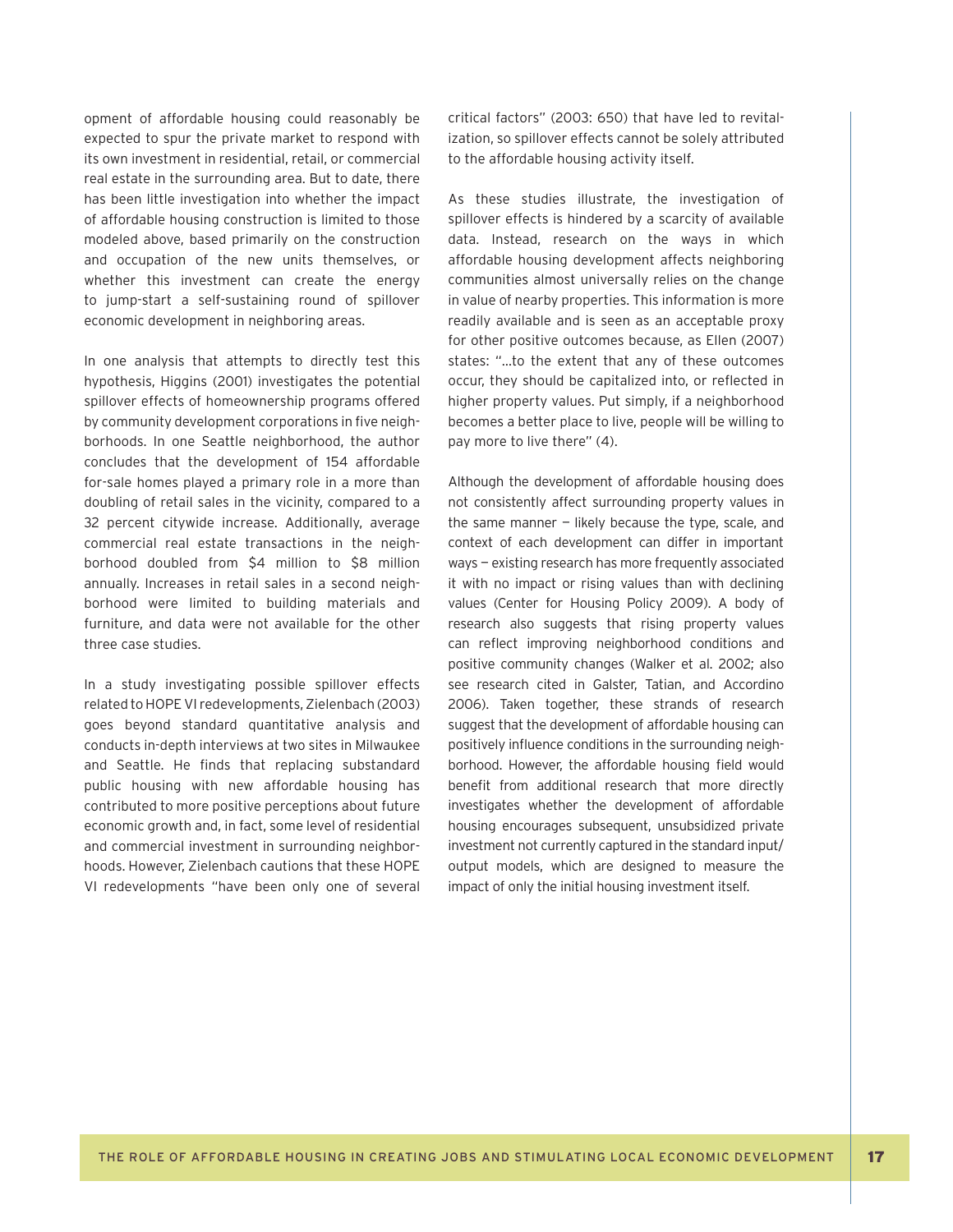## References

Apgar, William C., and Mark Duda. 2005. *Collateral Damage: The Municipal Impact of Today's Mortgage Foreclosure Boom.* Minneapolis, MN: Homeownership Preservation Foundation.

Bess, Michael. 2008, September. "Assessing the Impact of Home Foreclosure in Charlotte Neighborhoods." *Geography and Public Safety Bulletin: Foreclosures and Crime* 1(3): 2-5.

Bivens, Josh, and Kathryn Anne Edwards. 2010, September 14. *Down-Payment on Economic Recovery: Why Temporary Payments to Social Security and Supplemental Security Income Recipients Are Effective Stimulus.* Briefing Paper #269. Washington, DC: Economic Policy Institute.

Blue Sky Consulting Group and Center for Housing Policy. 2010. *Analysis of the Fiscal and Economic Effects of New Housing Construction in California.* Sacramento, CA: California Department of Real Estate, California Department of Housing and Community Development, and the California Housing Finance Agency.

Bluestone, Barry, Mary Huff Stevenson, and Russell Williams. 2009. "Are the High Fliers Pricing Themselves Out of the Market? The Impact of Housing Cost on Domestic Migration Rates in U.S. Metropolitan Areas." Paper prepared for the Urban Affairs Association Annual Meeting, Chicago, IL, March 4-7

Cambridge Systematics, Inc., with Texas Transportation Institute. 2005, Sept. 1. *Traffic Congestion and Reliability: Trends and Advanced Strategies for Congestion Mitigation.* Cambridge, MA: Author.

Campen, Jim. 2010, January. *Changing Patterns XVI: Mortgage Lending to Traditionally Underserved Borrowers & Neighborhoods in Boston, Greater Boston and Massachusetts, 2008*. Boston, MA: University of Massachusetts Mauricio Gaston Institute for Latino Community Development and Public Policy.

Center for Continuing Study of the California Economy. 2009, July. "Are Businesses and High-Income Residents Fleeing California?" *Numbers in the News*. Palo, Alto, CA: Author.

Center for Housing Policy. 2009. *"Don't Put It Here!" Does Affordable Housing Cause Nearby Property Values to Decline?* Washington, DC: Author.

Chakrabarti, Ritashree, and Junfu Zhang. 2010. "Unaffordable Housing and Local Employment Growth." Working Paper No. 10-3. Boston, MA: New England Public Policy Center at the Federal Reserve Bank of Boston.

Colvin, Ross. 2008. "Family homelessness rising in the United States." *Reuters*, November 12.

Ding, Lei, Roberto G. Quercia, Wei Li, and Janneke Ratcliffe. 2010, May 17. "Risky Borrowers or Risky Mortgages: Disaggregating Effects Using Propensity Score Models." Working Paper. Durham, NC: Department of Urban Studies and Planning and the UNC Center for Community Capital.

Econsult Corporation. 2009, April 24. *Potential Economic and Fiscal Impacts of a Pennsylvania Housing Trust Fund.*  Glenside, PA: The Housing Alliance of Pennsylvania.

 $-$ -- 2007. Assessing the Economic Benefits of Public Housing. Washington, DC: Council of Large Public Housing Authorities.

Ellen, Ingrid Gould. 2007, March. *Spillovers and Subsidized Housing: The Impact of Subsidized Rental Housing on Neighborhoods.* Prepared for Revisiting Rental Housing: A National Policy Summit. Cambridge, MA: Joint Center for Housing Studies, Harvard University.

Federal Reserve Bank of Dallas. 2007. "Homeownership and Affordable Lending: A Case Study." *Banking and Community Perspectives*, Issue 3.

Galster, George, Peter Tatian, and John Accordino. 2006. "Targeting Investments for Neighborhood Revitalization." *Journal of the American Planning Association* 72(4): 457-474.

Gambale, Geraldine. 2009. *The 24th Annual Corporate Survey and 6th Annual Consultants Survey.* Westbury, NY: Area Development.

Gillette, Becky. 2007a. "Employer-assisted housing could be critical benefit for coast." Mississippi Business Journal. June 18-24, pp. 18-19.

--- 2007b. "Labor shortages plague construction, shipbuilding, service." *Mississippi Business Journal*. August 13-19, pp. 31, 33.

Hangen, Eric, and Jack Northrup. 2010, April 19. *Building Homes Rhode Island: An Analysis of Economic Impacts*. Providence, RI: HousingWorks RI.

Hartarska, Valentina, Claudio Gonzalez-Vega, and David Dobos. 2002. *Credit Counseling and the Incidence of Default on Housing Loans by Low-Income Households.* Columbus, OH: The Ohio State University Rural Finance Program.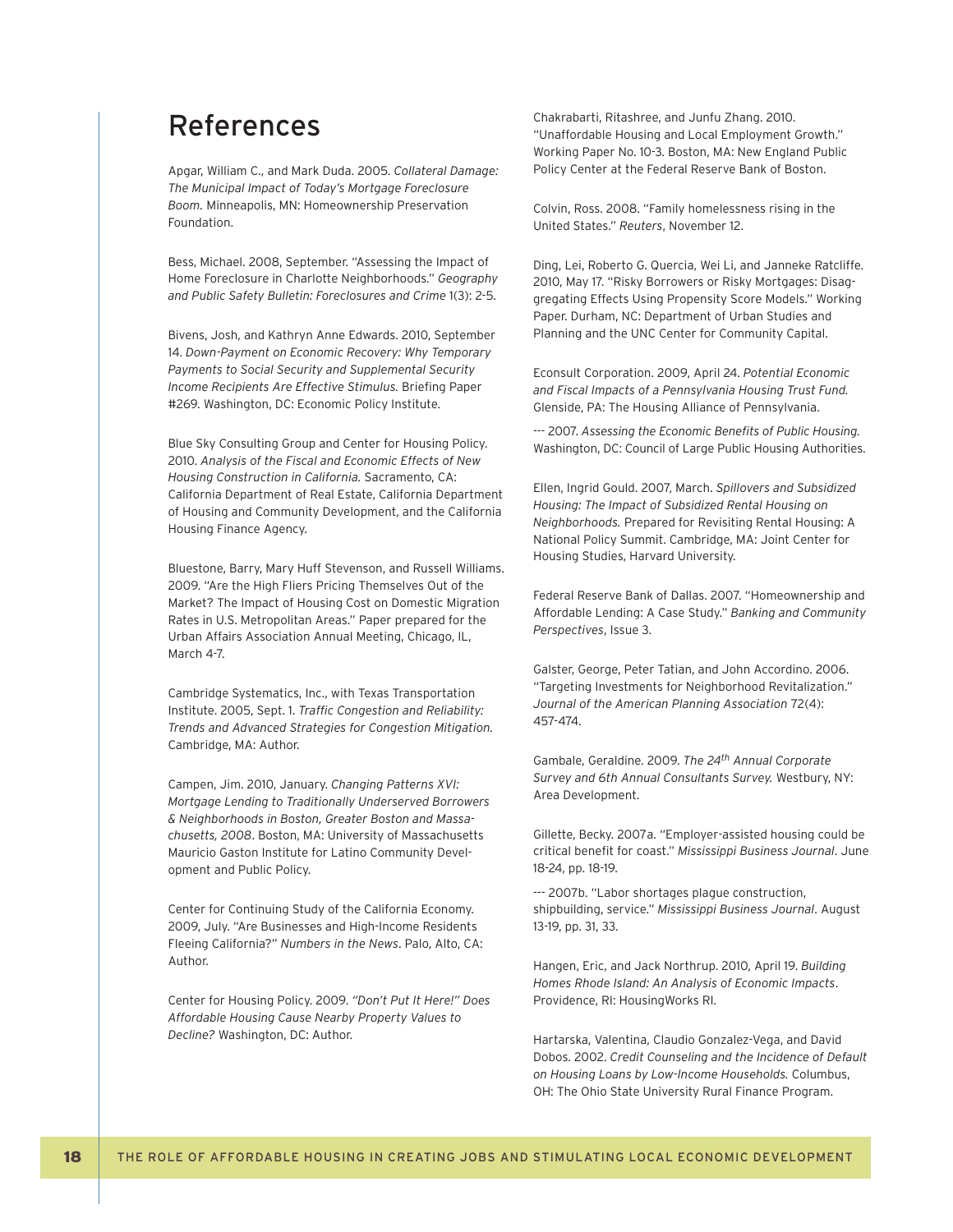Hartgen, David T., and M. Gregory Fields. 2006, August. **Building Roads to Reduce Traffic Congestion in America's** *Cities: How Much and at What Cost?* Los Angeles, CA: Reason Foundation.

Henry J. Kaiser Family Foundation. 2010. "Measures of State Economic Distress: Housing Foreclosures and Changes in Unemployment and Food Stamp Participation." Menlo Park, CA and Washington, DC: Authors. Retrieved August 13, 2010 (http://www.statehealthfacts.org/comparetable. jsp?cat=1&ind=649).

Higgins, Lindley R. 2001, April. *Measuring the Economic Impact of Community-Based Homeownership Programs on Neighborhood Revitalization*. Washington, DC: Local Initiatives Support Corporation.

Hirad, Abdighani, and Peter M. Zorn. 2001. *A Little Knowledge is a Good Thing: Empirical Evidence of the Effectiveness of Pre-Purchase Homeownership Counseling.*  Cambridge, MA: Joint Center for Housing Studies.

Holtzman, David. 2009, Spring. "Homeownership Done Right." *Shelterforce* 157.

Immergluck, Dan. 2008, Winter. "From the Subprime to the Exotic: Excessive Mortgage Market Risk and Foreclosures." *Journal of the American Planning Association* 74(1): 59-76.

Immergluck, Dan, and Geoff Smith. 2006a, November. "The Impact of Single-Family Mortgage Foreclosures on Neighborhood Crime." *Housing Studies* 21(6): 851–866.

2006b. "The External Costs of Foreclosure: The Impact of Single-Family Mortgage Foreclosures on Property Values." *Housing Policy Debate* 17(1): 57-79.

Kaplan, David H. and Gail G. Sommers. 2009. "An Analysis of the Relationship Between Housing Foreclosures, Lending Practices, and Neighborhood Ecology: Evidence from a Distressed County." *The Professional Geographer* 61(1): 101–120.

Klacik, Drew. 2003, July. "Affordable Housing Key to Economic Development." *Central Indiana*. Indianapolis, IN: Center for Urban Policy and the Environment.

Lipman, Barbara J. 2006. *A Heavy Load: The Combined Housing and Transportation Burdens of Working Families.*  Washington, DC: Center for Housing Policy.

Living Cities. 2010. *Communities at Risk: How the Foreclosure Crisis is Damaging Urban Areas and What is Being Done About It*. Washington, DC: Author.

Lubell, Jeffrey, and Maya Brennan. 2007, July. *Framing the Issues — the Positive Impacts of Affordable Housing on Education.* Washington, DC: Center for Housing Policy.

Lubell, Jeffrey, Rosalyn Crain, and Rebecca Cohen. 2007, July. *Framing the Issues — the Positive Impacts of Affordable Housing on Health*. Washington, DC: Center for Housing Policy.

Massachusetts Community and Banking Council. N.d. *Mortgage Lending Committee*. Retrieved August 23, 2010 (http://mcbc.info/mortgage).

Maxfield Research Inc. and GVA Marquette Advisors. 2001, September. *Workforce Housing: The Key to Ongoing Regional Prosperity, A Study of Housing's Economic Impact on the Twin Cities*. Minneapolis, MN: Family Housing Fund.

Mayer, Neil, Peter A. Tatian, Kenneth Temkin, and Charles A. Calhoun. 2009, November. *National Foreclosure Mitigation Counseling Program evaluation: Preliminary Analysis of Program effects.* Washington, DC: The Urban Institute.

McCall, H. Carl. 1999, October. *No Room for Growth: Affordable Housing and Economic Development in New York*  City. New York, NY: Office of the State Comptroller.

The Metropolitan Center at Florida International University. 2006. "Greater Miami Chamber of Commerce Workforce Housing Survey." Miami, FL: Greater Miami Chamber of Commerce. Retrieved August 13, 2010 (http://metropolitan. fi u.edu/downloads/Chamber%20Housing%20Survey%20 Results-10-18-06.ppt).

Minnesota Housing Finance Agency. 2009. *The Economic Impact of Minnesota Housing's Investments*. St. Paul, MN: Author.

National Association of Home Builders. 2010. *The Local Economic Impact of Typical Housing Tax Credit Developments.* Washington, DC: Author.

--- 2009a. *The Local Impact of Home Building in a Typical Metro Area: Income, Jobs, and Taxes Generated.* Washington, DC: Author.

--- 2009b. *The Local Impact of Home Building in a Typical Metro Area: Comparing Costs to Revenue for Local Governments*. Washington, DC: Author.

Powell, Michael. 2010. "Old-Fashioned Bulwark in a Tide of Foreclosures." *The New York Times*, March 5.

Quercia, Roberto G., and Spencer M. Cowan. 2008. "The Impacts of Community-based Foreclosure Prevention Programs." *Housing Studies* 23(3): 461-483.